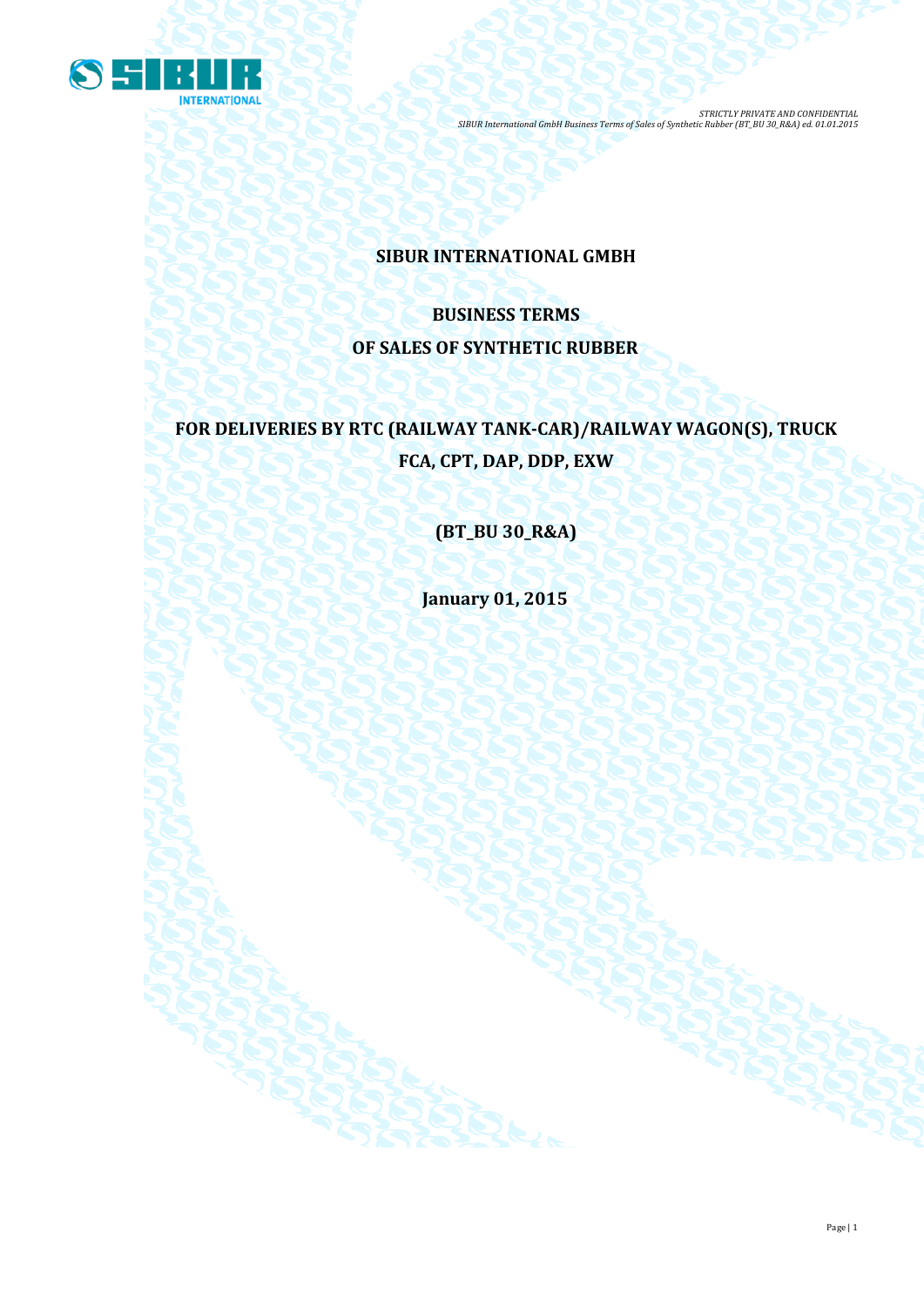

## **CONTENTS**

**INTRODUCTORY PROVISIONS** 3

**PARAGRAPH I Goods 3 3** 

**PARAGRAPH II Quality 3**

**PARAGRAPH III Quantity 3**

**PARAGRAPH IV Delivery basis 4**

**PARAGRAPH V Transportation 7**

**PARAGRAPH VI Shipment period** 

**PARAGRAPH VII Laytime 9 1 Contract in the second of the second of the second of the second of the second of the second of the second of the second of the second of the second of the second of the second of the second of the secon** 

**PARAGRAPH VIII 10** 

**PARAGRAPH IX Price 10**

**PARAGRAPH X Payment terms 10** 

**PARAGRAPH XI** Responsibilities of the parties **12** 

**PARAGRAPH XII**

**Duration 13**

**ANNEX 1 Contract template 14**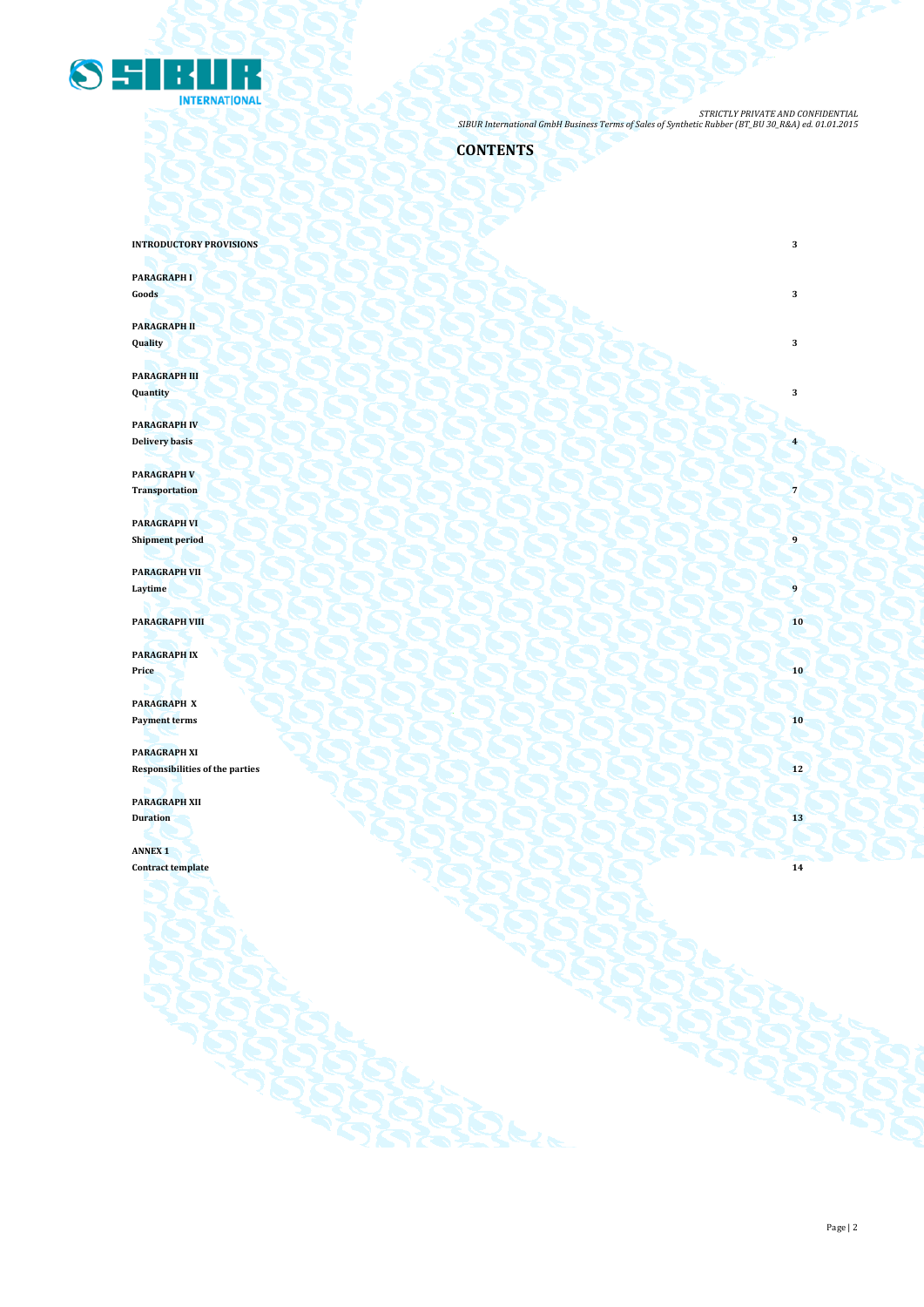

#### **INTRODUCTORY PROVISIONS**

- **A.** These Business Terms ("Business Terms") shall apply to all agreements for sale of goods ("Contract") executed by and between SIBUR International GmbH ("Sibur") and Buyer that incorporate these Business Terms by reference. The version of these Business Terms published by Sibur (whether delivered by Sibur to Buyer before or upon the entry into the Contract or, if not so delivered then as published on the website [http://www.sibur-int.com\)](http://www.sibur-int.com/) as of the date when the Contract takes effect shall apply to the relevant Contract. The Business Terms may be amended, revised, restated or supplemented by Sibur from time to time.
- **B.** These Business Terms are accompanied and supplemented by the General Terms of SIBUR International GmbH for sales of petrochemicals and hydrocarbons ("General Terms"). The version of the General Terms published by Sibur (whether delivered by Sibur to the Buyer before or upon the entry into the Contract or, if not so delivered, then as published on the website [http://www.sibur-int.com\)](http://www.sibur-int.com/) as of the date when the Contract takes effect shall apply to the relevant Contract. The Parties agree that the General Terms are incorporated into these Business Terms by reference and that they apply to the Contract.
- **C.** If there is any conflict, ambiguity or inconsistency between General Terms, the Business Terms the Contract and/or Incoterms, the order of priority of such documents (from highest to lowest) shall be as follows:
	- 1. the Contract:
	- 2. the Business Terms;
	- 3. the General Terms; and
	- 4. Incoterms
- **D.** All terms used, but not defined herein shall have the respective meanings set forth in the Contract and/or the General Terms, and/or Incoterms.

#### **PARAGRAPH I GOODS**

1.1. Seller shall deliver the Goods to Buyer in accordance with the Contract.

## **PARAGRAPH II QUALITY**

- 2.1. The quality of the Goods shall be confirmed by a Certificate of Quality issued by Seller or by the Manufacturer of the Goods, and/or the Inspector's Report (as the case may be).
- 2.2. Buyer upon Seller's prior written request shall send to Seller samples of the Goods for testing. Seller may at its own discretion and at its own expense perform such testing based on the TU and/or ASTM methods or initiate an inspection in accordance with Section 2.3. In the event either Party does not agree with the results of the test(s) made by the Seller in accordance with this Section 2.2, the quality inspection shall be performed by an independent Inspector in accordance with Section 2.3. hereof.
- 2.3. Unless otherwise agreed by the Parties in the Contract, the quality inspection shall be performed at the Place of Shipment (applicable for FCA, CPT, EXW), or the Place of Destination (applicable for DAP, DDP) by an Inspector of an internationally recognised inspection company mutually agreed between the Parties and in accordance with the standard practice (i) at the place of the inspection or (ii) of the Inspector if there is no standard practice at the place of inspection.
- 2.4. The inspection results shall be documented in the Inspector's Report and shall be conclusive and binding on the Parties for invoicing purposes, and for quality purposes and shall be final and binding for both Parties, except in case of fraud or manifest error.
- 2.5. In the event that the quality of the Goods does not conform with the contractual Specification, the Parties shall discuss Buyer's remedies for such non-conforming Goods. The remedies may include, for example, a price adjustment for the Goods. The outcome of the Parties' discussion shall be documented in a written Amendment to the Contract.
- 2.6. The costs of the inspection (under Section 2.3.) shall be equally shared between Seller and Buyer. Any other inspections and related services requested by Buyer, shall be performed at Buyer's sole expense. The Party initiating the inspection shall ensure that the Inspector issues the Inspector's Report to Seller and Buyer as soon as practicable and retains any samples taken for at least ninety (90) Days from the date of inspection.

2.7. Claims.

Unless otherwise specified in the Contract claims if any on quality of the Goods to be provided by the Buyer to the Seller according to Part II of the General Terms.

## **PARAGRAPH III QUANTITY**

- 3.1. Unless the Contract provides otherwise, the quantity inspection (if any) shall be determined at the Place of Shipment (applicable for FCA, CPT, EXW), or the Place of Destination (applicable for DAP, DDP) by an Inspector of an internationally recognised inspection company mutually agreed by the Parties and in accordance with the standard practice (i) at the place of the inspection or (ii) of the Inspector if there is no standard practice at the place of inspection.
- 3.2. Notwithstanding the above upon Seller's prior written request Buyer shall send to Seller documentary evidence of Buyer's claim that the quantity of the delivered Goods does not conform to the quantity specified in the Transport Document. In the event the Parties cannot reach consensus, the quantity inspection shall be determined by an independent Inspector in accordance with Sections 2.4., 2.6. and 2.7. applied *mutatis mutandis*.
- 3.3. Unless the Contract provides otherwise, the Planned Contract Quantity and/or the Planned Monthly Quantity specified (as the case may be) in the Contract, unless otherwise agreed by the Parties in the Contract, shall be subject to a tolerance of plus/or minus ten per cent (+/- 10 %) in the Seller's option.
- 3.4. The Actual Contract Quantity and/or Actual Monthly Quantity delivered under the Contract shall be calculated based on the quantities specified in the Transport Document.
- 3.5. The Actual Contract Quantity shall be the basis for determining the Total Goods Value. Seller shall have no liability, and Buyer shall have no remedy against Seller, in respect of any shortfall or surplus of the Planned Contract Quantity or the Planned Monthly Quantity except to the extent an Actual Contract Quantity or Actual Monthly Quantity, respectively, varies by ten per cent (10%) or more.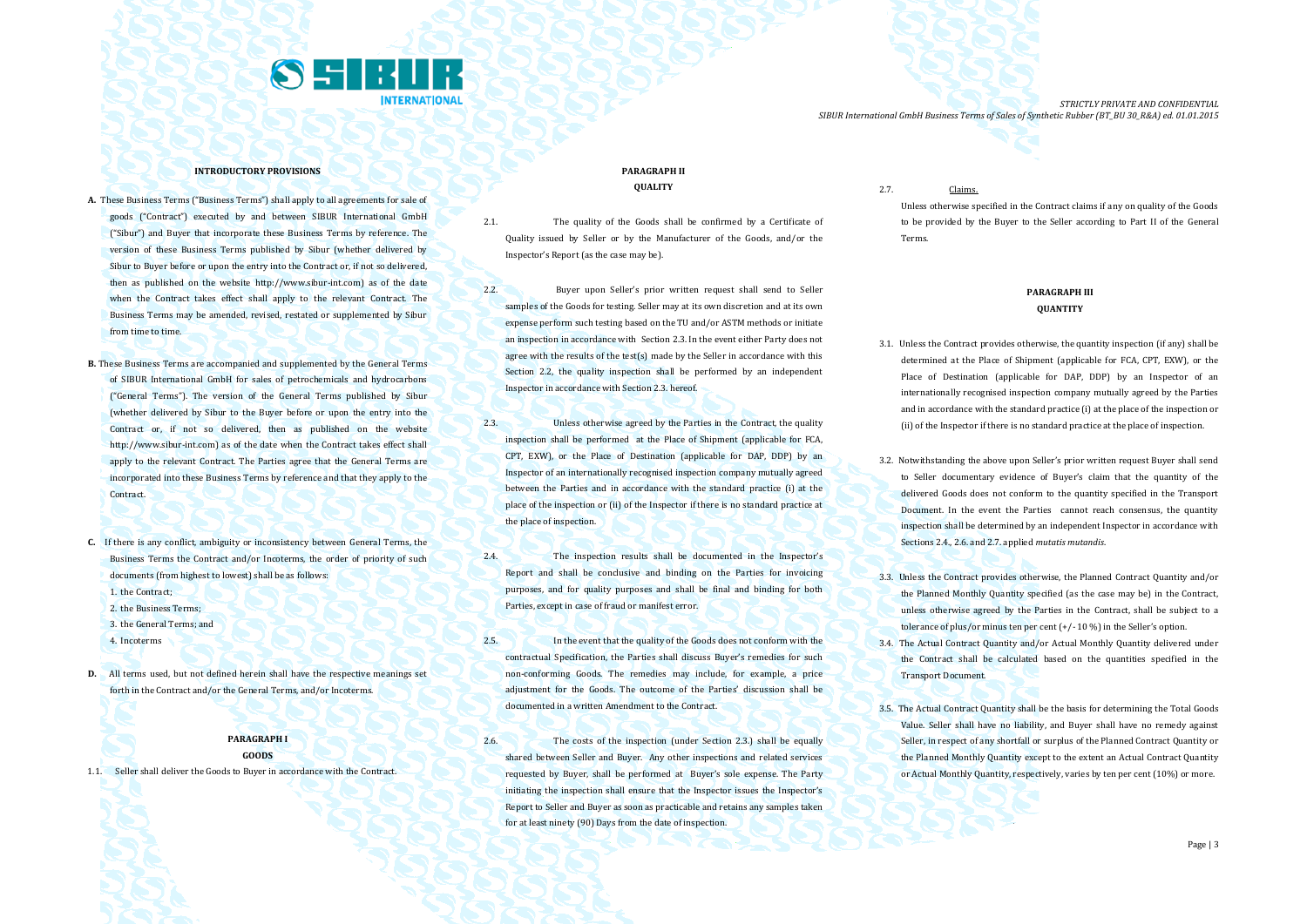

- 3.6. Seller is not required to supply more Goods than are available from the Manufacturer. If due to matters relating to the Manufacturer of the Goods, Seller expects that it will not be able to deliver any part of a Planned Monthly Quantity and/or the Planned Contract Quantity, Seller shall notify Buyer in writing as soon as reasonably practicable. Upon delivery of such notice, the Parties shall negotiate in good faith to agree on the delivery terms for the outstanding quantities of Goods. The Parties acknowledge that the remedy provided in this Section will be the sole remedy that Buyer will have if Seller is not able to deliver the Planned Monthly Quantity or the Planned Contract Quantity of Goods during the relevant period.
- 3.7. In the event if the Buyer orders less Goods than the Planned Monthly Quantity or the Planned Contract Quantity for such relevant period, Seller may elect at its own discretion may either: (i) to deliver the shortfall of Goods (the difference between (x) the quantity of Goods actually ordered by Buyer for the relevant period and(y) the Planned Monthly Quantity or Planned Contract Quantity, as appropriate) in the next relevant period according to a delivery schedule determined by Seller, (Buyer's suggestions may be taken into account); or (ii) to receive payment from Buyer of ten per cent (10%) of the Price of the such shortfall of the Goods as liquidated damages of to Seller (the Parties agree that the above amount is a genuine good-faith -estimate of losses that Seller will suffer if Buyer orders the Goods less than the Planned Monthly Quantity or the Planned Contract Quantity. Without prejudice to the above, however, if the amount of actual damages exceeds the above amount, Seller's right to claim the actual amount of damages shall not be limited). Seller shall notify Buyer of its election in writing, however, the failure to notify shall not constitute a waiver of the Seller's rights described above.

#### 3.8. Deviation from the Planned Amount of the Goods

a) If the Actual Contract Quantity or the Actual Monthly Quantity (as appropriate) for a relevant period is in excess of one hundred per cent (100%) but less than or equal to 110% (one hundred and ten per cent) of the Planned Contract Quantity or the Planned Monthly Quantity respectively the Buyer shall effect the payment of such outstanding balance within five (5) Days of an appropriate Seller's invoice.

b) If the Actual Contract Quantity or the Actual Monthly Quantity (as appropriate) for a relevant period is less than one hundred per cent (100%) but in excess of or equal to ninety per cent (90%) of the Planned Contract Quantity or the Planned Monthly Quantity respectively, Seller may elect at its own discretion either: (i) to make up the Planned Contract Quantity or the Planned Monthly Quantity (as appropriate) in future Shipments, or (ii) to refund Buyer's Prepayment for the Goods not delivered within three(3 ) Days after the execution of a Verification Act for the Goods (election (ii) is not applicable

where the Contract provides for post-delivery payment of the Goods); or (iii) apply to future Shipments (if applicable) Buyer's Prepayment for the Goods not delivered; if. Buyer fails to make such an election, within ten (10) Days of the shortfall delivery, Buyer will be deemed to have elected to make up the shortfall in future Shipments . In either event this subsection 3.8(b) shall be Buyer's sole and exclusive remedy for such shortfall in Shipment, howsoever caused, always excepting fraud, and Seller shall have no other liability to Buyer whatsoever. c) If the Actual Contract Quantity or the Actual Monthly Quantity (as appropriate) for a relevant period is in excess of one hundred ten per cent (110%) of the Planned Contract Quantity or the Planned Monthly Quantity respectively, Buyer may elect at its own discretion either: (i) to return any surplus quantity of Goods in excess of one hundred and ten per cent (110%) of the Planned Contract Quantity or the Planned Monthly Quantity to Seller at Seller's expense, or (ii) to retain Goods delivered in quantities in excess of one hundred and ten per cent (110%) of the Planned Contract Quantity or the Planned Monthly Quantity respectively and pay the Price for the entire quantity taken, provided that Buyer's election shall be made by written notice to Seller within one (1) Day after the Delivery Date of the respective Goods; if. Buyer fails to make such an election, Buyer will be liable to pay the Price for the full Actual Monthly Quantity or Actual Contract Quantity, as the case may be. Buyer shall pay for such Goods within five (5) Days after the date of Seller's invoice

d) If the Actual Contract Quantity or the Actual Monthly Quantity (as appropriate) for a relevant period is less than ninety per cent (90%) of the Planned Contract Quantity or the Planned Monthly Quantity respectively, Buyer may require Seller to pay to Buyer's direct losses incurred in connection with such shortfall, provided that such direct losses are evidenced by sufficient documents satisfactory to Seller; such payment shall be made within seven (7) Days after the Parties' execution of a Verification Act for such Goods. It is expressly mutually agreed and acknowledged by the Parties that in any case the maximum amount of direct losses payable by Seller may not exceed ten per cent(10% ) of the Price of the shortfall quantity of Goods . This provision is without prejudice to all other exclusions of and limitations on Seller's liability.. Buyer's rights set forth in this subsection 3.8 shall be Buyer's sole and exclusive remedy for such shortfall delivery, howsoever caused, always excepting fraud, and Seller shall have no other liability to Buyer whatsoever.

#### 3.9. Claims.

Unless otherwise specified in the Contract claims if any on quantity of the Goods to be provided by the Buyer to the Seller according to Part II of the General Terms.

*STRICTLY PRIVATE AND CONFIDENTIAL SIBUR International GmbH Business Terms of Sales of Synthetic Rubber (BT\_BU 30\_R&A) ed. 01.01.2015*

## **PARAGRAPH IV DELIVERY BASIS**

#### **4.1. General Delivery Terms**

Seller shall use its reasonable endeavours to dispatch the Goods on the definite date or in any Day within the Shipment period (as the case may be), as specified in the Contract, but the time of dispatch shall not be of the essence. Seller shall notify Buyer immediately if the time of dispatch for the Goods cannot be met; in such a case the Parties shall re-schedule in good faith.

#### **4.2. Transfer of risk and title.**

The risk of and title to the Goods shall transfer from Seller to Buyer at the Delivery Date, unless otherwise provided in the Contract. The Parties agree that the transfer of risk of loss and damage, and title to, the Goods is not conditional upon delivery of the Transport Document or any other documentation. Neither the time, method, nor the place of payment, method of transportation, form of Transport Document, manner of consignment nor place of acceptance of the Goods shall alter the foregoing.

#### **4.3. Seller's right to refuse.**

Seller may refuse to deliver the Goods at any time if:

a) delivery under an intended or customary route to the Place of Destination becomes impracticable for any reason whatsoever beyond Seller's control;

b) the cost of delivery to the Place of Destination (including Taxes) and/or insurance, if applicable, has significantly increased (more than by twenty (20%) within one (1) month), which at the time of entry into the Contract could not have been reasonably foreseen by Seller; and/or

#### c) at any time:

importation of the Goods at the Place of Destination is prohibited under the laws of the country in which such the Goods were produced, or by regulations, rules, directives or guidelines applied by the government of that country or any relevant agency thereof; and/or

b. the country, state, territory or region at which the Place of Destination becomes affected by Sanctions.

Should Seller agree to undertake or complete the delivery under an alternative route or at an alternative Place of Destination nominated by Buyer, and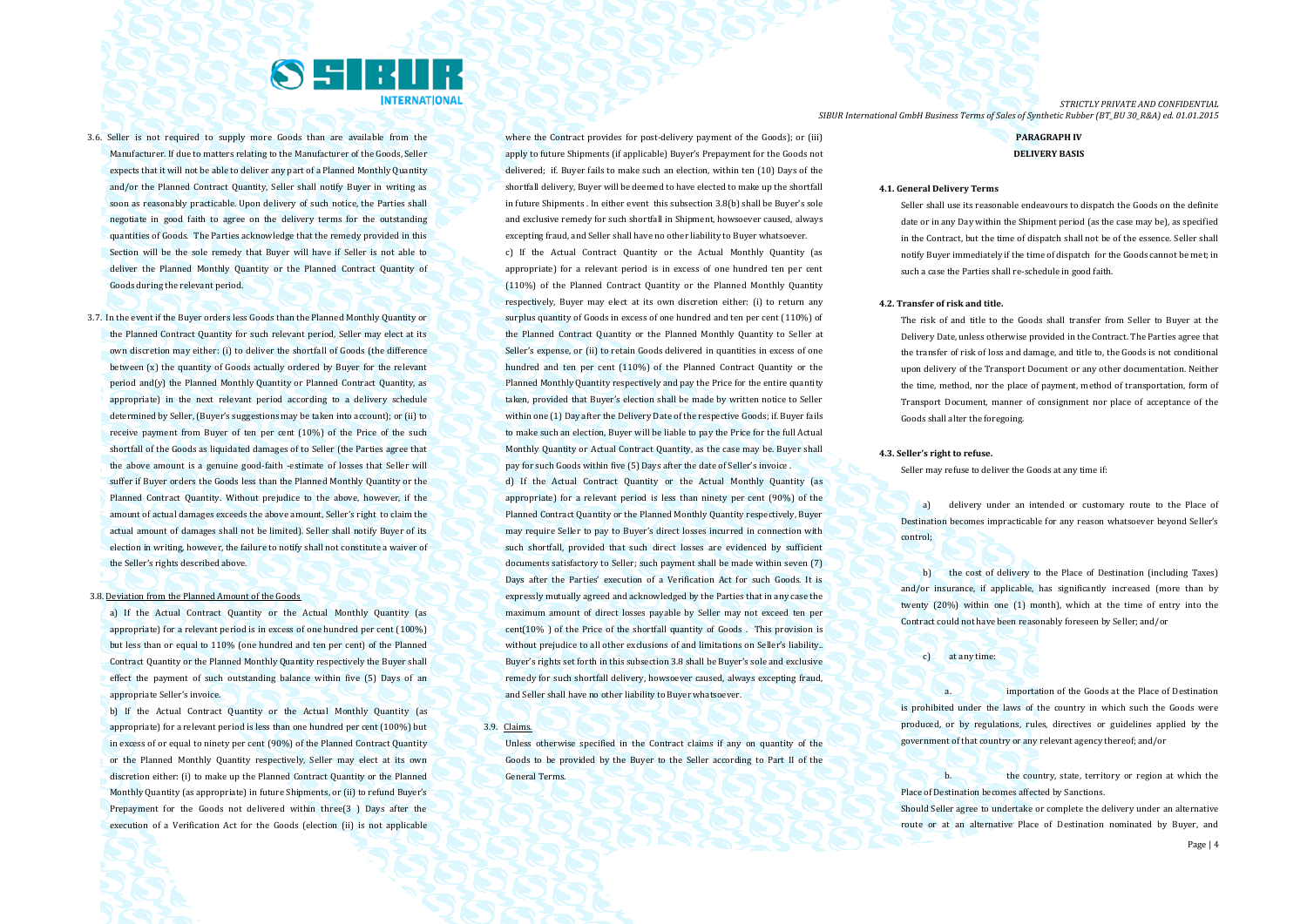

accepted by Seller (which acceptance shall not be unreasonably withheld), or under changed circumstances as the case may be, Buyer shall reimburse Seller for any additional costs and/or expenses incurred by Seller.

#### **4.4. Customs formalities**

a) If the Goods shall be exported from the customs territory of the Russian Federation, Buyer shall ensure the departure of the Goods from the territory of the Russian Federation within ninety (90) Days from the date when the customs procedures for export are completed on the territory of the Russian Federation (date of the stamp "Clearance allowed" in CCD) and at Seller's request provide Seller by e-mail or fax with copies of the Transport Document with legible notes made by the destination railway station and/or CMR with legible notes of border crossing.

b) If Buyer does not comply with this this Section 4.4 Buyer shall pay Seller liquidated damages amounting to twenty-two and one-half per cent (22,5%) of the Total Goods Value.

c) The Parties expressly agree that the liquidated damages provided in subsection 4.4(b) above reflect a good-faith estimate of Seller's losses in the event if the documents required under subsection 4.4(a) are not provided to Seller within the specified period.

## **4.5. FCA**

*This Section 4.5 applies to Contract providing FCA as delivery basis.* 4.5.1. Delivery Date

The Delivery Date shall be the moment when:

i. the Seller's Truck(s), loaded with the Goods, arrive(s) at the Place of Shipment (or closest possible to the Place of Shipment if access to the Place of Shipment is restricted) and stand ready for unloading by Buyer's representative or the Carrier; or

the Seller's RTC/Railway wagon(s), loaded with the Goods, arrives to the Place of Shipment (or closest possible to the Place of Shipment in case the access to the Place of Shipment is restricted) and the Notice of Arrival ("NOA") is given to the Carrier or the Buyer's representative at the place of unloading; or

iii. the Goods have been loaded at the Place of Shipment on the means of transport provided by the Carrier nominated by the Buyer – if the delivery is at the Manufacturer or warehouse or storehouse.

## 4.5.2. Delivery Terms

a. The unloading of the Goods is Buyer's sole responsibility and shall not prejudice completed delivery of the Goods by Seller, except for if delivery is at the Manufacturer or warehouse or storehouse in which case the loading of the Goods shall be Seller's responsibility and risk.

b. Seller provides Buyer with full and timely information about the Place of Shipment and the Carrier, including any special location access instructions and all contact information of the Carrier. Such information shall be provided to Buyer via e-mail, facsimile or by other means agreed upon by the Parties, at least five (5) Business Days prior to the approximate date of loading of the relevant Shipment by Buyer. The information shall include:

- i. the name of the Carrier (person or entity):
- ii. documentation evidencing the Carrier's rights to accept and carry the Goods (should be presented by the Carrier at the Place of Shipment)
- iii. **the identity, location and address of the Place of Shipment with** instructions for access to the Place of Shipment; and
- iv. any other information requested by Seller.
- c. The Parties shall obtain any licences, permits and documents which are necessary for successful import and export clearance of the Goods.
- d. Seller shall timely obtain export permits.
- e. Buyer shall timely obtain importpermits.
- f. All delays due to absence of custom clearance shall be at the expense of the Party in Default.

## 4.5.3. Taxes prior to delivery

Seller shall pay all taxes, customs and other duties and fees levied on the Goods prior to delivery or required for the dispatch of the Goods outside the customs territory of the Russian Federation and incurred as a result of the entry into the **Contract.** 

*STRICTLY PRIVATE AND CONFIDENTIAL SIBUR International GmbH Business Terms of Sales of Synthetic Rubber (BT\_BU 30\_R&A) ed. 01.01.2015*

#### 4.5.4. Taxes after delivery

Unless otherwise expressly agreed by the Parties in the Contract, Buyer shall pay all taxes, customs and other duties and fees incurred as a result of or in connection with the conclusion and execution of the Contract if any, after delivery.

#### **4.6. CPT**

*This Section 4.6 shall apply to Contracts providing CPT as delivery basis.* 4.6.1. Delivery Date

- i. The Delivery Date shall mean the date when the Goods are loaded in Seller's Truck(s) to be dispatched to the Place of Destination named by the Buyer, which date is stated in the stamp of the CMR at the Place of Shipment;
- ii. in RTC / Railway wagon(s) to be dispatched to the Place of Destination named by the Buyer which date is stated in the stamp of the Railway bill at the Place of Shipment. 4.6.2. Delivery terms

i. Discharging and unloading of the Goods at the Place of Destination is Buyer's sole responsibility and shall not prejudice completed delivery of the Goods by Seller.

- ii. Buyer shall provide Seller with full and timely information about the Place of Destination, including any special location access instructions. Buyer shall provide such information to Seller via facsimile or by other means agreed upon by the Parties, at least five (5) Business Days prior to the approximate date of dispatch of the relevant Shipment by Seller. The information must include:
	- the identity, location and full address of the Place of Destination. with instructions for access to the Place of Destination;
	- all instructions regarding customary documentation which may be required at the Place of Destination (if any); and
- iii. **All any other information requested by Seller.**

Should Buyer fail to timely submit such information, Seller shall not be required to initiate the transportation and delivery of the Goods, which will not constitute a waiver of Buyer's breach of Contract. Any delays in delivery of the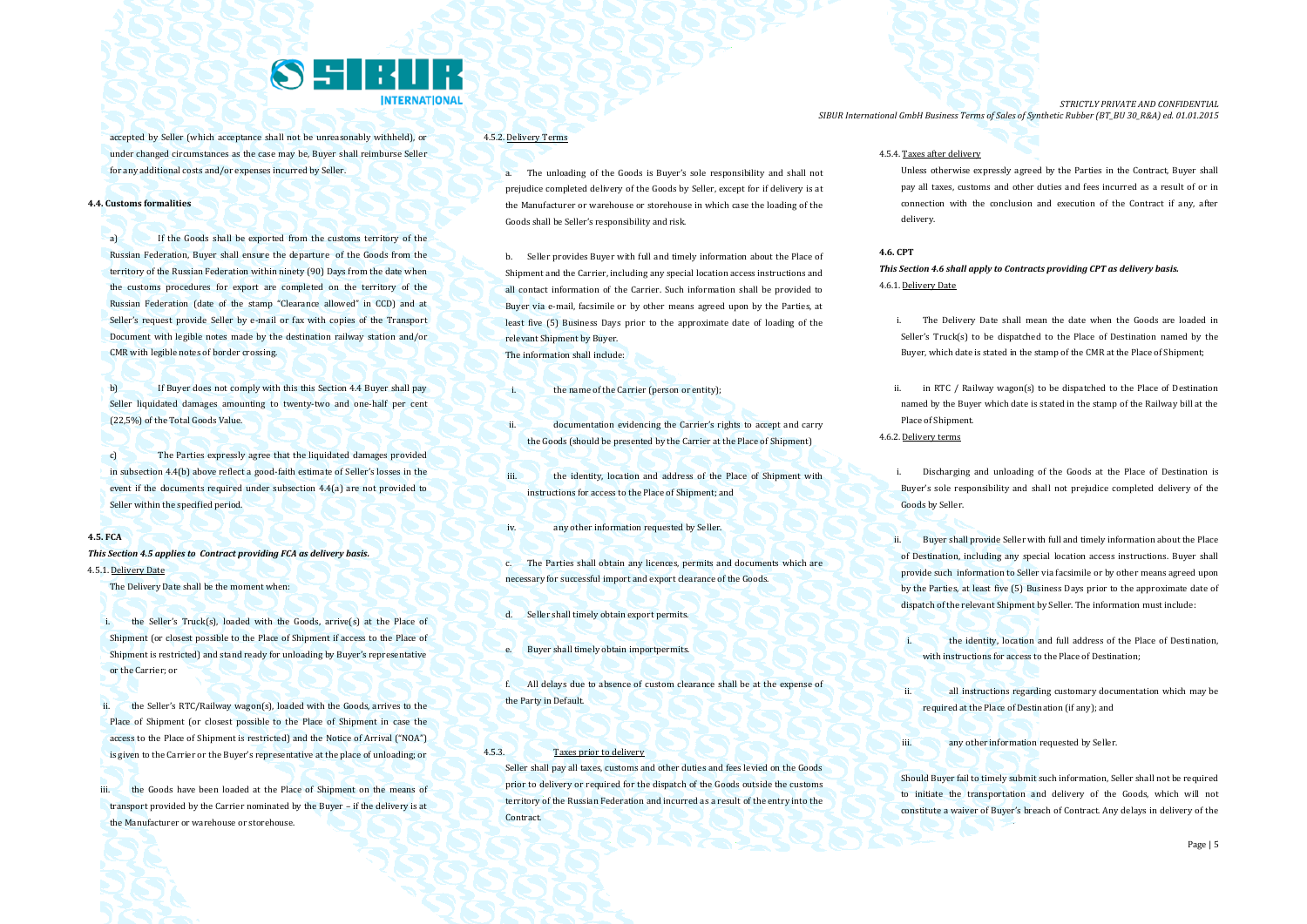

Goods which result from inaccuracies of information provided are deemed to be the sole fault of Buyer.

## 4.6.3. Licences and clearances

The Parties shall obtain any licences, permits and documents which are necessary for successful import and export clearance of the Goods.

- Seller shall timely obtain export permits.
- iii. Buyer shall timely obtain import permits.
- iv. All delays due to absence of custom clearance shall be at the expense of the Party in Default.
- 4.6.4. Taxes prior to delivery

All taxes, customs and other duties and fees incurred as a result of entry into of the Contract which are levied on the Goods prior to delivery or required for the dispatch of the Goods outside the customs territory of the Russian Federation will be paid by Seller.

4.6.5. Taxes after delivery

Unless otherwise expressly agreed by the Parties in the Contract, all taxes, customs and other duties and fees incurred as a result of or in connection with the conclusion and execution of the Contract if any, after delivery will be paid by Buyer.

#### **4.7. DAP**

*This Section 4.7 shall apply to Contracts providing DAP as delivery basis.* 4.7.1. Delivery Date

a) Delivery Date shall mean the moment when the Goods arrive at the Place of Destination ready for unloading.

b) The time of the Goods' arrival shall be indicated in the Transport Document. If the Transport Document does not specify the exact time of the Goods' arrival, it is presumed that the Goods are ready for unloading:

i. for the delivery by RTC/Railway wagon(s) – as of the scheduled time of arrival of the relevant train (unless the moment is specified in Seller's/Carrier's notice to Buyer); and

ii. for the delivery by Truck(s) – as of the moment of the Goods' arrival specified in Seller's/Carrier's notice to Buyer.

c) If Buyer has any claims regarding the actual time of the Goods' arrival within two (2) Days following the respective delivery, otherwise Buyer is deemed to have waived all objections as regards the arrival time to the fullest extent allowed under applicable law.

a) Buyer shall pay and be responsible for all taxes, customs and other duties and fees incurred as a result of entry into the Contract which are levied on the Goods in the country of delivery.

b) If the Buyer fails to pay or perform the above when due, the risk shall pass to the Buyer as of the date when such taxes, customs and other duties and fees are due. If the Buyer delays the fulfilment of its obligations under this Section for more than two (2) Days, the Seller is entitled, but not obliged: (i) to make any relevant payments on its own; or (ii) if the Goods are not released in the country of delivery, to place the Goods in the customs warehouse (in which case the moment of placing the Goods shall be the Delivery Date, any further costs will be at the Buyer's expense).

c) Seller's rights under this subsection 4.7.4 shall be without prejudice to the Seller's other rights under the Contract and/or applicable Law. In addition, Buyer shall indemnify Seller for all costs, losses and damages, including, but not limited to, demurrage and/or detention incurred by Seller as a result of Buyer's any breach of obligations under this Section.

#### **4.8. DDP**

*This Section 4.8 shall apply to Contracts providing DDP as delivery basis.* 4.8.1. Delivery Date

a) Delivery Date shall mean the moment of the Goods' arrival at the Place of Destination ready for unloading.

b) The time of the Goods' arrival shall be indicated in the Transport Document. If the Transport Document does not specify the exact time of the Goods' arrival, the Goods shall be deemed to have arrived for unloading:

for the delivery by RTC/ Railway wagon(s) – as of the scheduled time of arrival for a relevant train (unless the moment is specified in Seller's/Carrier's notice to Buyer); and

ii. for the delivery by Truck(s) – as of the moment of the Goods' arrival specified in Seller's/Carrier's notice to Buyer.

*STRICTLY PRIVATE AND CONFIDENTIAL SIBUR International GmbH Business Terms of Sales of Synthetic Rubber (BT\_BU 30\_R&A) ed. 01.01.2015*

> c) If Buyer has any claims regarding the actual time of the Goods' arrival, Buyer must notify Seller within two (2) Days following the respective delivery, otherwise Buyer is deemed to have waived all objections as regards the arrival time to the fullest extent allowed under applicable law.

### 6.8.2. Delivery Terms

a) The unloading of the Goods at the Place of Destination shall be at Buyer's risk and expense, unless the expenses are attributed to Seller in the Contract.

b) If any licences, clearances and other customs requirements or Taxes in the country of import could be performed, arranged or paid only by Buyer or on Buyer's side, Buyer shall (i) inform Seller accordingly; and (ii) perform, arrange and pay the same in due time. Seller shall compensate Buyer for documented direct expenses in relation thereto, provided that Buyer furnishes Seller with primary accounting documents substantiating Buyer's costs such as acts, invoices, reports, etc. If Buyer fails to perform under this Section any adverse consequences for Seller, Carrier and/or the Goods, including (i) delayed delivery and (ii) any related penalties, fines, Taxes, costs, expenses will be at Buyer's cost and risk. Buyer shall indemnify Seller for all costs, losses and damages, including, but not limited to, demurrage and/or detention incurred by Seller as a result thereof.

4.8.3. VAT

a) If Buyer is a company registered in the EU, Buyer shall provide Seller with its VAT Identification Number as of the Signing Date of the Contract.

b) If:

i. Buyer is a company registered in the EU;

ii. Buyer wishes to receive a VAT-exempt invoice; or

iii. Buyer purchases the Goods from Seller on the DDP basis at the Place of Destination in a certain country, picks up the Goods itself and moves the Goods out of such country;

Buyer shall within two (2) weeks from the Delivery Date provide Seller with copies of the Transport Document, confirming that the Goods have been taken out of the country where they have been purchased.

If the Transport Document (referred to in Section 5.1. ) is not provided on time, Seller shall have the right to issue a credit note to the original VAT-exempt invoice and issue a new invoice, increased by the amount of VAT to be paid by Buyer within seven (7) Days after the date of the invoice.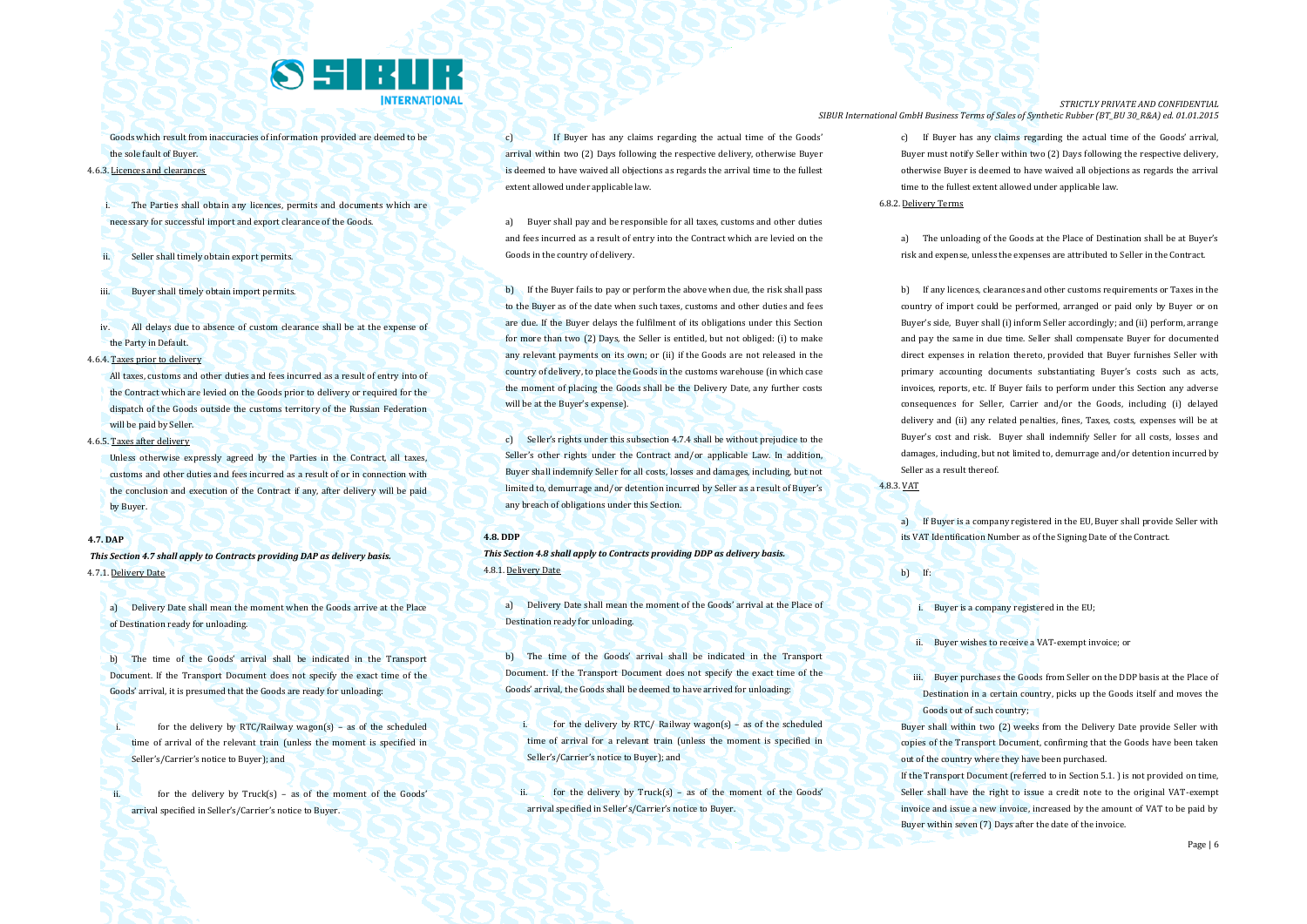

#### **4.9. EXW**

*This Section 4.9 shall be applied to the Contract providing EXW as delivery basis.* 4.9.1. Delivery Date

Delivery Date shall mean the moment of the receipt of the Seller's notice by the Buyer within the Shipment period, that the Goods are ready for loading. 6.9.2. Delivery Terms

a) The loading of the Goods at the Place of Shipment shall be at the Buyer's risk and expense; the Seller may load the Goods at the Buyer's risk and expense if it is specified in the Contract.

b) The Seller shall provide the usual packaging and marking of the Goods, except when the Buyer gave special instructions to the Seller on this matter within reasonable time before the loading of the Goods. The Seller may charge the Buyer any additional costs in connection with performing such special instructions unless these special requirements are not provided in the Contract and included in the Price.

## 4.9.3. Licences and clearances

Where necessary, Seller shall provide Buyer with reasonable support in obtaining all appropriate export and import licenses and clearances; provided that Buyer shall reimburse Seller's costs and expenses arising out of or in connection with such support.

4.9.4. Taxes prior to delivery

Seller shall pay all taxes, customs and other duties and fees which are levied on the Goods prior to delivery or required for the dispatch of the Goods outside the customs territory of the Russian Federation and incurred as a result of the entry into the Contract . However, the Buyer shall reimburse the Seller for any related expenses.

4.9.5 Taxes after delivery

Unless the Contract provides otherwise, Buyer shall pay all taxes, customs and other duties and fees incurred after delivery of the Goods as a result of or in connection with the conclusion and execution of the Contract .

## **PARAGRAPH V TRANSPORTATION**

#### **5.1. General conditions of transportation**

**Transport Document shall be:** 

- i. Railway bill (or "RWB" or "Rail way bill" or "CIM consignment note") – for delivery by RTC/Railway wagon(s);
- ii. CMR or TIR (or consignment note) for delivery by Truck(s).

b. Delivery of the Goods shall be immediately followed and witnessed by presentation by Seller to Buyer or the Carrier, or Buyer's representative of a valid Transport Document. Such document shall be signed and marked by Seller and the Carrier at the place of loading and shall be deemed conclusive proof of delivery by Seller.

c. Buyer warrants that the Place of Destination is (i) reachable by the agreed means of transport and (ii) suitable and equipped, if necessary, for unloading of the Goods.

#### **5.2. Defective RTC/Railway wagon(s) and/or the Truck(s).**

If Buyer (or Buyer's authorised representative, or Buyer's Carrier, or any other party on Buyer's side or for whom Buyer bears responsibility) returns any RTC/Railway wagon and/or Truck defective, unrepaired, and/or damaged, and/or unclean, and/or not fully unloaded, and/or otherwise unfit for the purposes, which such RTC/Railway wagon and/or Truck is usually used for, then Buyer shall reimburse all and any costs and expenses of Seller arising out of or in connection with such Defective RTC/Railway wagon(s) and/or Truck(s).

## **5.3. Special conditions of transportation by RTC/railway wagon(s)** *This Section 5.3. shall apply Contracts specifying delivery by RTC/Railway wagon(s).*

- 5.3.1. Where the Seller expressly or impliedly provides the Buyer with a range of dates of dispatch of the Goods within the Shipment period or arrival of RTC/ Railway wagon(s) loaded with the Goods, dispatch may be performed on any of the dates provided.
- 5.3.2. No later than three (3) Business Days after dispatch of the Goods by RTC / Railway wagon(s) the Seller shall provide by electronic mail or facsimile the Buyer with all information necessary for the unloading of the Goods:

a) the Contract reference number;

#### b) Railway bill reference number(s);

c) RTC/Railway wagon(s) identification number(s); and

*STRICTLY PRIVATE AND CONFIDENTIAL SIBUR International GmbH Business Terms of Sales of Synthetic Rubber (BT\_BU 30\_R&A) ed. 01.01.2015*

d) description of the Goods and their Railway bill quantity.

- 5.3.3. Buyer may at its own discretion provide the Seller with written instructions for unloading of the Goods by Buyer. In case such information is provided, Seller may undertake to cause his Carrier or his representatives / employees to follow such instructions to the extent practicable, provided that Seller shall be under no obligation to provide such assistance..
- 5.3.4. The Buyer warrants that the railway zone at Place of Destination shall be safe and well suited for delivery of the Goods. The Buyer shall be liable for and shall indemnify the Seller in respect of any loss or damage, including but not limited to any liability for damage to the RTC / Railway wagon(s), surroundings, environment and people, additional costs or expenses arising out of and in relation to any failure of the Buyer to nominate a safe railway zone at Place of **Destination**
- 5.3.5. Notice of Arrival

a Buyer shall obtain the Notice of Arrival of the Goods at the Place of Destination station ("NOA") from the railway station's authorised authorities using Buyer's available contact information in accordance with customary rules at the railway station.

b Buyer shall ensure the Carrier's timely presence at the Place of Destination at the Delivery Date for unloading of the Goods.

c Carrier's absence at the Place of Destination shall be without prejudice to Seller's successful delivery of the Goods for the purposes of the Contract. 5.3.6. Railway transportation agreement conditions

**i.** The Seller may arrange transportation in accordance with the railway transportation agreement, executed by and between the Seller and the Carrier. Without prejudice to the generality of the foregoing, such conditions shall be deemed to include the provision that where, at any:

a) importation of the Goods at the unloading railway zone is prohibited under the laws of the country in which such Goods were produced, or by regulations, rules, directives or guidelines applied by the government of that country or any relevant agency thereof; and/or

b) the country, state, territory or region at which the Place of Destination is located becomes a restricted railway zone,

the Goods shall be unloaded at an alternative railway zone nominated by the Buyer that is not subject to any such prohibition and that is acceptable to the Seller (which acceptance shall not be unreasonably withheld).

ii. In the case referred to in subparagraph (i) above,, such alternative railway zone shall be deemed to be the Place of Destination stipulated under the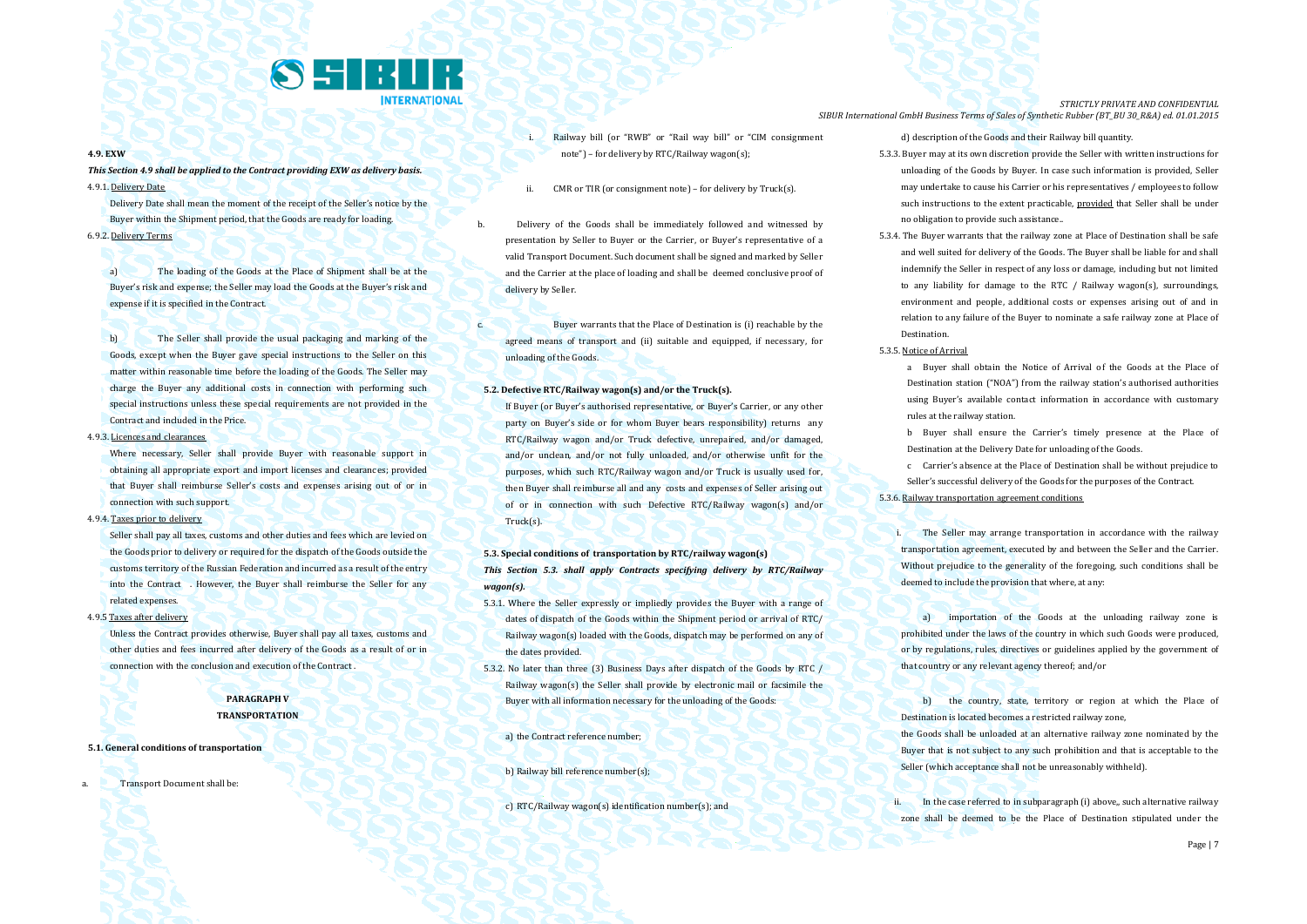

Contract for the relevant Shipment and all extra expenses (if any) involved in the RTC / Railway wagon(s) reaching such alternative Place of Destination shall be for Buyer's account.

5.3.7. Buyer's Right to Require

Buyer has the right to request extra services in relation to the Goods at the Place of Destination, which services shall not be deemed to be included in the Total Goods Value. The Parties shall determine the scope of such services by mutual written agreement no later than three (3) Days before the Estimated Time of Arrival of the RTC/Railway wagon(s). Where Buyer, by written instruction to the Seller, requests that such services should be provided, then Buyer shall indemnify and hold Seller harmless against any liability, loss, damage, delay and/or expenses that Seller may incur by reason of complying with the Buyer's request. The indemnity provided by Buyer to Seller shall be not less than the liability Seller incurs to RTC / Railway wagon(s) owners in order to comply with Buyer's request.

## 5.3.8. Damage to RTC and Wagons

a) It is presumed that the RTC/Railway wagon(s) arrives at the Place of Destination for unloading in good condition, unless the Buyer has promptly (but not later than one (1) Day after the RTC/Railway wagon(s) arrival) informed the Seller of such defects. If the defects are revealed later than the above mentioned term, the Buyer shall pay repair costs or expenses of the Carrier or the Seller within five (5) Business Days upon the Seller's or Carrier's respective invoice.

b) Within three (3) Business Days prior to dispatch of the respective Shipment, the Buyer shall provide the Seller with the Transportation information, including the delivery period, reference to the number and the Signing Date of the Contract, quantity of the Goods, full name and address of the consignee, railway code of the consignee, name of the destination railway station, railway station's confirmation to accept the Goods.

c) Upon prior written request of the Buyer, the Seller shall arrange for plans (the "**Plans**") of transportation of the Goods by rail. The procedure and dates for issuance of the Plans shall be regulated by the applicable local Laws and regulation.

d) Should the Plans be not fulfilled, through the fault of either of the Parties, the Party at fault shall be liable for all damages or fines imposed by the railway(s).

e) In case of impossibility to unload the Goods due to any technical reasons during periods indicated in the Contract and/or hereof. Buyer shall notify Seller accordingly (by telegram, fax, mail or email) within twenty-four (24) hours from the moment of the Rail tank-car arrival to the station of destination.

f) In case of the Rail tank-car damage caused within the time period of its use by Buyer or Buyer's counterparties, Buyer shall immediately inform Seller about the occurrence of such event and recover losses incurred due to Rail tank-car damage within sixty (60) Days from the date of Seller's demand. In case the Rail tank-car is lost within the time period of its use by the Buyer or the Buyer's counterparties, Buyer shall reimburse to Seller an amount equal to the current market value of a Rail tank-car of identical model and year of manufacture, plus costs incurred for putting a replacement car into operation. A Rail tank-car is considered lost if it is not returned to Seller within one hundred twenty (120) Days from the date of the Goods' dispatch.

g) If Buyer readdresses the Goods by the or cannot accept the Goods, Buyer shall notify Seller of these changes in writing not later than three (3) Business Days before the planned date of dispatch. Buyer shall reimburse all expenses of the Seller (including fines and penalties) caused by the Buyer's actions. The Parties shall endeavour to mitigate losses.

h) Neither Buyer nor the Buyer's consignee shall redirect Rail tankcars without Seller's prior consent. Seller is entitled to charge the Buyer (the Buyer's consignee) for unauthorized redirection at the rate at least fifty-two Euros (€52) (unless the customary rules of the respective railway station provide otherwise) for each Day of usage of each Rail tank-car. Buyer shall ensure that each Rail tank-cars is unloaded to a level of seven-tenths of one per cent (0.7%) bar, if applicable. Buyer and/or Buyer's consignee shall return the empty Rail tank-cars in acceptable technical and commercial condition with the sealed documents required for the proper return of the Rail tank-cars to the initial railway loading station or any other station as per Seller's instructions.

i) Buyer shall reimburse to Seller all documented costs and expenses caused by the improper completion of the documents mentioned in subsection 5.3.8.(h) hereof, if such results in a Rail tank-car arriving at the wrong railway station. If such documents for the Rail-tank cars return are completed in accordance with Seller's instructions, Buyer shall not be responsible for their return emptied to the wrong railway station.

*STRICTLY PRIVATE AND CONFIDENTIAL SIBUR International GmbH Business Terms of Sales of Synthetic Rubber (BT\_BU 30\_R&A) ed. 01.01.2015*

> j) Seller shall advise its instructions to Buyer for empty Rail tankcarsby written notice not later than the arrival of full Rail tank-cars to the Place of Destination (the date of the Goods' delivery). Otherwise Buyer shall not be held liable for possible costs which may arise due to absence of instructions and/or improper completion of the return Railway bill for return of empty Rail tank-cars.

> k) After the Rail tank-car is unloaded, Buyer shall install plugs at corner and control valves to seal the neck bonnet and fix it by all bolts. Buyer shall ensure that the bonnet is not removed from the neck flange is not allowed. Seller is entitled to charge Buyer with incurred losses for the plugs at corner and control valves of the Rail tank-car not being installed at the place of unloading.

**5.4. Special Conditions of transportation by Truck(s)** 

*This Section 5.4. shall be applied when the Contract specifies delivery by Truck(s).*

- 5.4.1. Where Seller expressly or impliedly provides the Buyer with a range of dates of dispatch of the Goods within the Shipment period or arrival of Truck(s) loaded with the Goods, dispatch of the Goods may be performed on any of the dates so provided.
- 5.4.2. No later than one (1) Day after dispatch of the Goods by Truck(s) Seller shall provide Buyer by e-mail or facsimile with all information necessary for unloading of the Goods:

(a) Contract reference number;

- (b) CMR consignment note reference number(s);
- (c) Truck identification number(s);

(d) description of the Goods and their CMR consignment note quantity;

(e) Estimated Time of Arrival of Truck(s); and

(f) number of issued CMR consignment notes.

- 5.4.3. Seller has the right to substitute any Truck(s) identified under subsection 5.4.2(c) and provide Buyer with new information not later than two (2) Days before the Estimated Time of Arrival of the Truck(s). Such substitution shall always be subject to the requirements that Truck(s) of a similar size be provided and that the quantity to be loaded shall not, without prior written consent of the Buyer, differ by more than five per cent (5%) from the quantity specified in the Contract.
- 5.4.4. Buyer may at its own discretion provide the Seller with written instructions for unloading of the Goods by Buyer. In case such information is provided, Seller may undertake to cause, his Carrier or his representatives / employees to follow such instructions to the extent practicable, ; provided that Seller shall be under no obligation to provide such assistance.
- Page | 8 5.4.5. Buyer warrants that the Place of Destination shall be safe and well suited for delivery of the Goods. Buyer shall be liable for and shall indemnify Seller of any losses or damage, including but not limited to any liability for damage to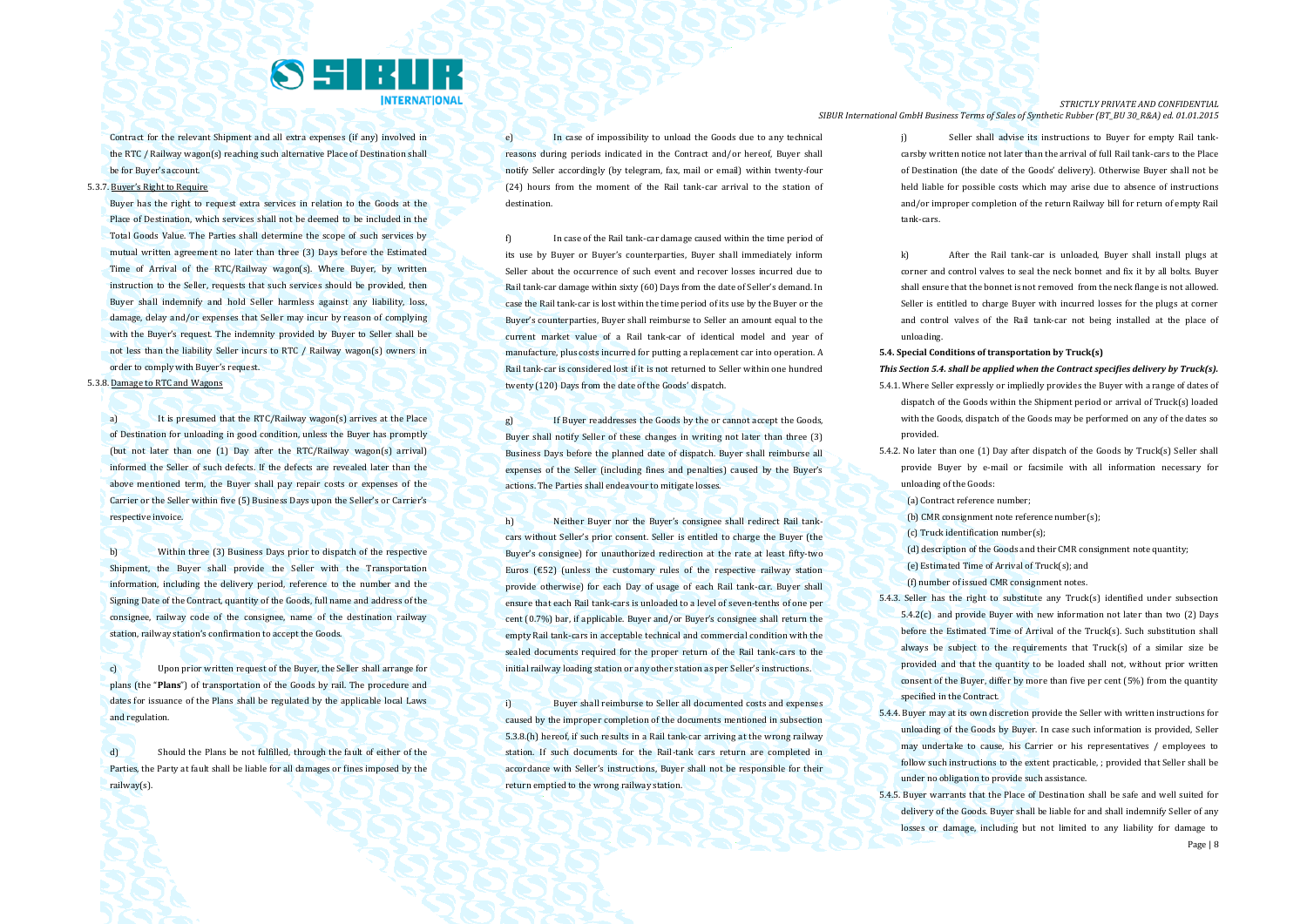

Truck(s), surroundings, environment and people, additional costs or expenses arising out of and/or in relation to any failure of Buyer to nominate a safe Place of Destination.

7.4.6. Buyer shall have a representative on-time and present at the Place of Destination at the Delivery Date for unloading of the Goods. Buyer's absence at the Place of Destination shall not prejudice the fact that the Seller had successfully delivered the Goods under the Contract.

5.4.7 Truck transportation agreement conditions

i. Seller may arrange transportation of the Goods in accordance with the Truck transportation agreement(s) executed by and between Seller and the Carrier. Without prejudice to the generality of the foregoing, for the purposes of the Contract such agreement shall be deemed to provide that if:

a) importation of the Goods at the Place of Destination is prohibited under the laws of the country in which such Goods were produced, or by regulations, rules, directives or guidelines applied by the government of that country or any relevant agency thereof; and/or

b) the country, state, territory or region at which the Place of Destination is located becomes a restricted zone,

the Goods shall be unloaded at an alternative location nominated by Buyer that is not subject to any such prohibition and that is accepted by Seller (which acceptance shall not be unreasonably withheld).

ii. The alternative Place of Destination referred to in subsection (i) above shall be deemed to be the Place of Destination stipulated under the Contract for the respective Shipment and Buyer shall pay all extra expenses (if any) involved in the truck's reaching such alternative Place of Destination.

5.4.8. Buyer's right to require

Buyer may request, by written instruction to the Seller, extra services in relation to the Goods at the Place of Destination which shall be included in the Total Goods Value. Such services, if any, shall be rendered under a written agreement entered into no later than three (3 ) Days before the Estimated Time of Arrival of the Truck(s). Where Buyer requests such services , Buyer shall indemnify Seller and hold it harmless against any liability, loss, damage, delay or expenses that Seller may sustain by reason of complying with Buyer's request. Buyer's indemnification of Seller shall be no less than the liability of Seller to the Truck owner in connection with Buyer's request.

## **PARAGRAPH VI SHIPMENT PERIOD**

6.1. The Shipment Date shall be specified in the Transport Document.

6.2. (i) If the Parties agree that the Shipment period shall be any month of a year without indication of the dates, and

 (ii) if within ten (10) Days prior to the last day of such month the dates of dispatch are not agreed by the Parties,

Seller shall be entitled not to deliver the respective Shipment and/or sell such Shipment to any Third party and shall not be liable to Buyer for such nondelivery or for any losses and expenses incurred by Buyer. If Seller decides to sell the respective Shipment to any Third party Buyer shall reimburse to Seller all expenses arising out and/or in connection with such sales.

6.3 TRANSPORTATION INFORMATION

a) If the Goods' transportation is arranged by Seller, Buyer shall submit to Seller the Transportation information required for the transportation and delivery of the Goods via facsimile, or by other means agreed upon by the Parties at least five (5) Business Days before the first Day of laytime of each Shipment.

b) The Transportation information shall include:

 all instructions regarding customary documentation which may be required at the Place of Destination;

- **the identity of the Terminal(s) at the Place of Destination, with** instructions to enable the Carrier to prepare and submit necessary information to the customs or border authorities; and
- **any other documents requested by Seller.**

c) Should Buyer fail to timely submit the Transportation information, Seller may at its sole discretion elect to extend the time for delivery of the Goods which, if so extended, will not constitute a waiver of the Buyer's breach of the Contract.

d) Seller shall send to Buyer the details of the dispatched Shipment via email, facsimile or by other means agreed upon by the Parties within five (5) Business Days after dispatch of the Goods.

*STRICTLY PRIVATE AND CONFIDENTIAL SIBUR International GmbH Business Terms of Sales of Synthetic Rubber (BT\_BU 30\_R&A) ed. 01.01.2015*

> e) Any delays in loading the Goods at the Place of Shipment (including where Seller is entitled to delay delivery of the Goods) or in unloading the Goods at the Place of Destination caused by Buyer's failure to provide any necessary Transportation information, or as a result of omissions or inaccuracies in the Transportation information provided, will be for the Buyer's account. Buyer shall indemnify Seller for all costs, losses and damages, including, but not limited to, demurrage and/or detention incurred by Seller as a result thereof.

## **PARAGRAPH VII LAYTIME**

- 7.1 The time allowed to Buyer for the loading or unloading of the Goods deliverable under the Contract shall be as set out in the Contract.
- 7.2 Sundays and Holidays shall be included, unless unloading on the Sunday or Holiday in question is prohibited by Law or regulation or custom at the unloading Terminal and/or unloading railway zone.

**7.3. LAYTIME – delivery by railway (RTC/Railway wagon(s))** *This Section 7.3 shall apply to Contracts specifying delivery by railway (RTC/Railway wagon(s)).*

- a) If the amount of permitted laytime is not set out in the Contract, laytime shall be twenty four (24) hours, unless otherwise expressly mutually agreed by the Parties in writing.
- b) Laytime shall commence one (1) Day after the relevant train has arrived at the Place of Destination. For the purpose of calculating of the unloading time, unloading shall be deemed to have been completed upon removal of last item of the Goods from the last RTC/Railway wagon(s).
- c) The train will be deemed to have arrived according to the schedule (the exact time of arrival, when required, can be determined from the records of the relevant railway station). If the train has not released the railway track within the laytime period or promptly thereafter through no fault of the Seller (including, without limitation, where Buyer is required to unload the Goods and has failed to unload them in a timely manner) and this resulted in additional costs, expenses or losses for Seller, then Buyer shall reimburse Seller all such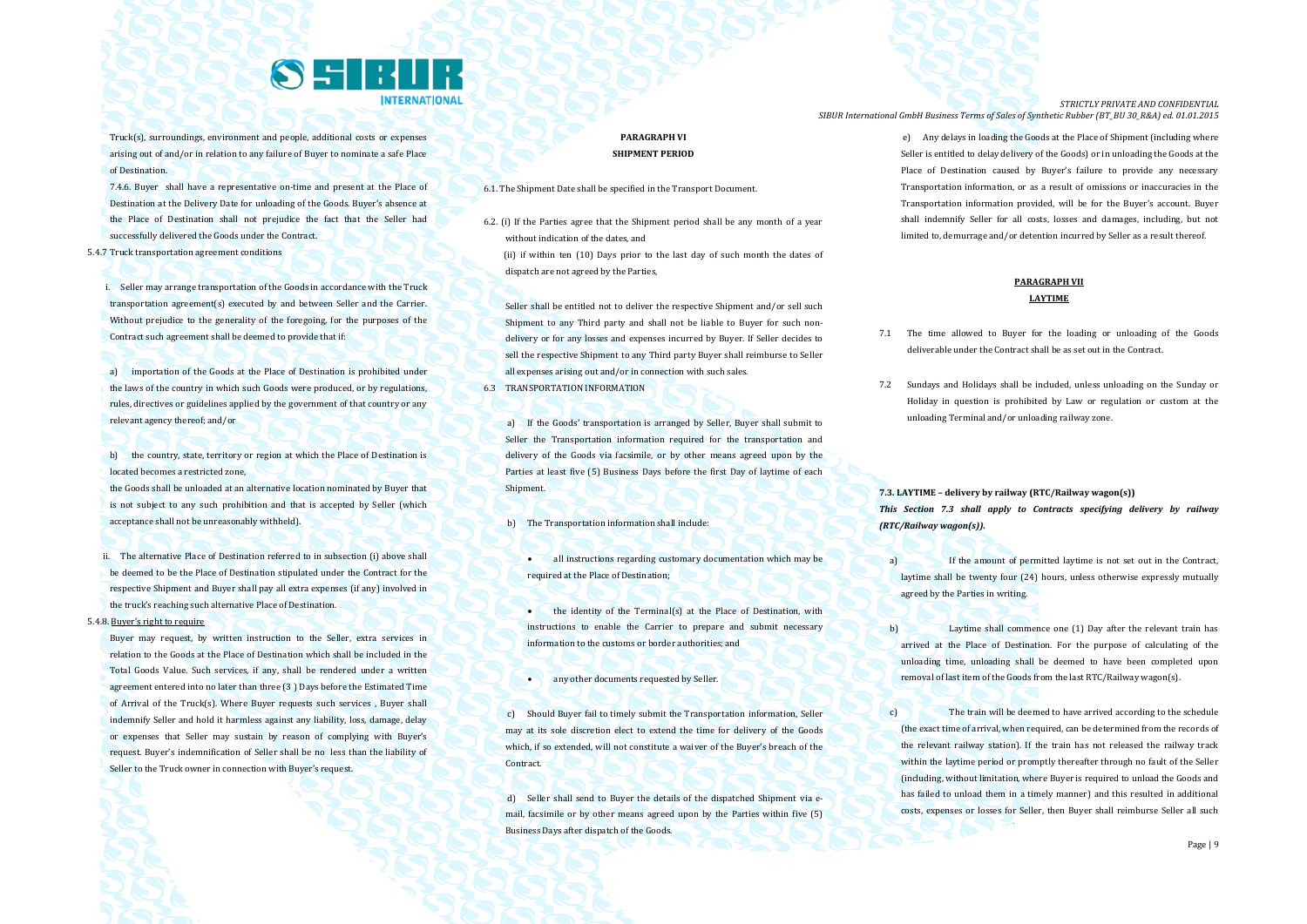

costs, expenses and/or losses within five (5)) Business Days after the relevant demand of the Seller's demand.

#### **7.4. LAYTIME – delivery by road (Truck(s))**

*This Section 7.4. shall be applied when the Contract specifies delivery by road (Truck(s)).*

7.4.1. If the amount of laytime permitted is not set out in the Contract, laytime shall be six(6 ) hours, unless otherwise expressly mutually agreed by the Parties in writing.

7.4.2. Laytime shall commence three (3 ) hours after the relevant Truck(s) has arrived at the Place of Destination. For the purpose of calculating of the unloading time, unloading shall be deemed to have been completed upon removal of last item of the Goods from the last Truck(s).

7.4.3. The Ttruck(s) will be deemed to have arrived as of thetime when the Carrier gives notice of such. Buyer may not refuse to certify receipt of such notice and the time of arrival shall be determined according to the Carrier's records. Buyer shall pay in full any expenses and costs of Carrier and/or Seller related to Buyer's refusal to certify any such notice .

#### **PARAGRAPH VIII DEMURRAGE**

- 8.1 If the Goods are not loaded or unloaded (whichever is applicable) by the Party required to load or unload the Goods (whichever is applicable) within the time allowed in accordance with the laytime provisions hereof and/or the Contract, such Party shall pay to the other Party demurrage in respect of the excess time at the rate set out in the Contract.
- 8.2 Unless the Contract provides otherwise , no Force Majeure Event shall affect the running of laytime or vary or excuse the obligation to pay demurrage. The Party required to load or unload (as the case may be) the Goods shall indemnify the other Party for all demurrage costs resulting from delay in loading or unloading of the Goods by the Party required to load or unload the Goods10.3. Where no demurrage rate has been provided in the Contract, the demurrage rate for delivery by railway (RTC/Railway wagon(s)) shall be fifty two (52) EUR per each RTC/Railway wagon(s)) (as may be amended from time to time) or for delivery by railway (RTC/Railway wagon(s)) and road (Truck(s)) as set out in the relevant agreement with the Carrier or, if the agreement does not specify a demurrage rate, as per the market rate for the applicable means of Transport on the date of the completion of loading/unloading as shall be assessed by a mutually agreed independent broker. In the event that the Parties do not agree on a mutually acceptable

broker, then each Party will appoint an independent broker and the two so appointed will appoint a third. The assessment that is the furthest away from the median will be discounted and the applicable demurrage rate will be the average of the two remaining assessments.

- 8.3. Unless the Contract provides otherwise, demurrage claims must be addressed to the other Party within nine (9) months after the Delivery Date); however, it shall not be considered as time-barred by this Section. The Parties consider this period reasonable as they agree that customarily carriers make demurrage claimswithin approximately six (6) months after the Delivery Date.
- 8.4 Demurrage claims shall be considered within thirty (30) Days after their receipt by a relevant Party and shall be paid by the relevant Party not later than fourteen (14) Days after receipt of the other Party's invoice. If no substantiated comments have been given within the specified thirty (30) Days period, the claim shall be deemed accepted.

## **PARAGRAPH IX PRICE**

9.1. The Price for the Goods shall be determined in the Contract.

## **PARAGRAPH X PAYMENT TERMS**

*Unless otherwise specified in this Business Terms general payment terms shall be in accordance with Part III ("GENERAL PAYMENT TERMS") of the General Terms* 

**Section 10.1. Prepayment (advance payment)**

*This Section 10.1 applies to Contracts specifying Prepayment , unless the Contract provides otherwise*

10.1.1. Buyer shall pay for the Goods as follows:

i. The Buyer shall pay one hundred per cent (100%) of the amounts specified in Seller's proforma invoice in advance of delivery within five (5) Business Days after the date of the invoice but no

*STRICTLY PRIVATE AND CONFIDENTIAL SIBUR International GmbH Business Terms of Sales of Synthetic Rubber (BT\_BU 30\_R&A) ed. 01.01.2015*

> later than three (3) Business Days prior to the Goods' dispatch by the Manufacturer as indicated in the invoice.

- ii. Buyer shall payt by wire transfer and without deduction or setoff into Seller's bank account and Buyer shall indicate the number and the Signing Date of the Contract/Amendment and proforma invoice number in the payment reference .
- iii. If the amount paid by Buyer as Prepayment for the Goods is less than the amount due to be paid for the Actual Contract Quantity or the Actual Monthly Quantity (as the case may be) Buyer shall pay the outstanding balance within five (5) Days of Seller's invoice for the balance.
- iv. If the amount paid by Buyer as Prepayment for the Goods exceeds the amount due to be paid for the Actual Contract Quantity or the Actual Monthly Quantity (as the case may be) the Parties shall mutually agree whether (i) the difference will be applied to future Shipments, if applicable or (ii) the Seller shall return such difference between the amounts within five (5 ) Business Days of the signing of the Verification Act by the Parties.

#### **Section 10.2. Post payment**

#### *This Section 10.2 applies to Contracts specifying Post payment*

10.2.1 Buyer shall pay one hundred per cent (100%) of the amounts specified in Seller's invoice not later than the date specified in the Contract. 10.2.2 Partial payments shall be allowed, subject to subsection10.2.1 above.

#### **Section 10.3. Letter of Credit**

#### *This Section 10.3 applies to Contracts specifying Letter of Credit*

- 10.3.1 Issuance of the Letter of Credit. Buyer shall procure issuance of the Letter of Credit within five (5) Business Days from the Signing Date in accordance with these Business Terms and the Contract.
- 10.3.2 Validity period of the Letter of Credit. The validity period for the Letter of Credit shall cover the payment period in the Contract plus thirty (30) Days, provided, however, that the total minimum validity period shall be no less than ninety (90) Days. Buyer shall procure that the validity period of the Letter of Credit shall be extended if a Force Majeure Event extends the payment period under the Contract.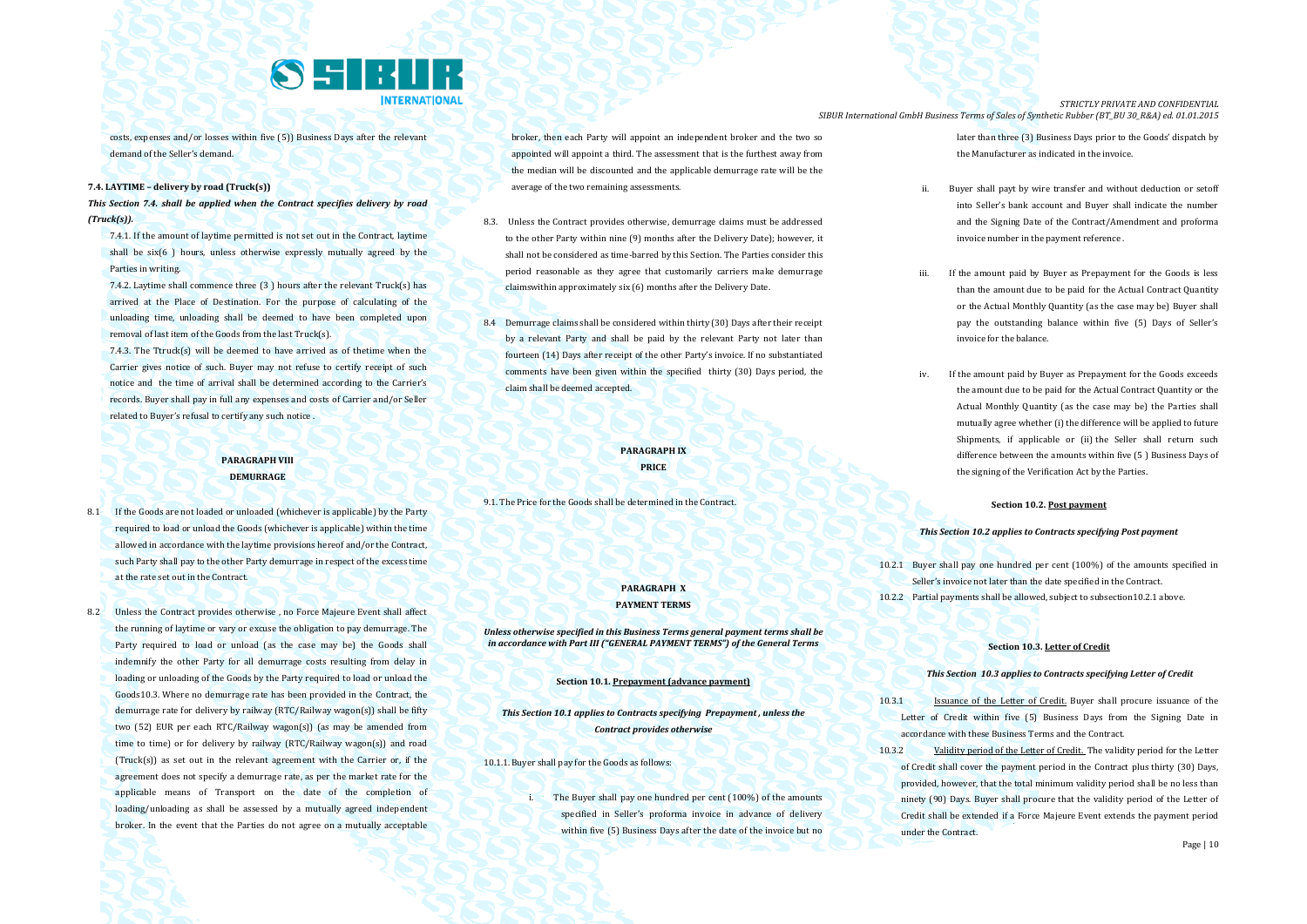

#### 10.3.3 Documents

Buyer shall procure that:

(a) the only documents required to be presented by Seller to collect under the Letter of Credit shall be the following:

i. Seller's invoice (fax or email copy); and

ii. Transport Document; (b) documents prepared in Russian are acceptable; and (c) minor mistakes and misprints in the documents are acceptable. 10.3.4 Letter of Credit Conditions

The payment for the Goods shall be effected by Buyer as follows:

i. Buyer shall procure issuance in favour of Seller an irrevocable and divisible Letter of Credit payable at sight in strict accordance with the terms and from a bank and in a form confirmed in writing by Seller but in any case prior to the dispatch of Goods;

ii. Buyer shall provide Seller with the draft of such irrevocable Letter of Credit for Seller's preliminary written approval;

iii. expenses in connection with the opening, amendment and utilisation of the Letter of Credit shall be paid by Buyer; and

iv. The Letter of Credit shall be issued in the amount of one hundred and ten per cent (110%) of the Price multiplied by the Shipment quantity of the Goods to be delivered.

#### **Section 10.4. Security of the Buyer's Payment Obligations**

*This Section 10.4 applies to Contracts specifying the Security of the Buyer's payment obligations*

**10.4.1 Stand-by Letter of Credit**

a) Issuance of Stand-by-Letter of Credit. The Buyer shall procure the issuance of a Stand-by Letter of Credit within five (5) Business Days from the Signing Date in accordance with these Business Terms and the Contract.

b) Validity period. The validity period for the Stand-by Letter of Credit shall be ninety (90) Days.

c) Stand-by-Letter of Credit procedure. If Buyer fails to pay one hundred per cent (100%) of the amount specified in Seller's invoice within the time specified in the Contract the Seller may immediately look to the Stand-By Letter of Credit against the presentation by Seller to Seller's bank (as specified in Seller's invoice) of the following documents:

Seller's (Beneficiary) letter with the following statements (telex, fax or email acceptable):

 the Seller has delivered the Goods in conformity with the Contract and these Business Terms and the invoice has been sent to the Buyer; and

 payment of Seller's invoice for delivery of the Goods is properly due to the Seller, and such payment has not been made to the Seller by the Buyer within the terms of the Contract:

ii. copy of the Seller's invoice (telex, fax or email acceptable);

iii. Transport Document (telex, fax or email acceptable).

d) Stand-by Letter of Credit Conditions. Buyer shall pay for the Goods as follows:

**i.** Buyer shall procure issuance in favour of the Seller an irrevocable Stand-By Letter of Credit payable in accordance with the terms and from a bank and in a form confirmed in writing by Seller but in any case prior to the Goods' dispatch.

**ii.** The Stand-By Letter of Credit shall be issued for the amount of one hundred and ten per cent (110 %) of the Planned Contract Quantity or the Planned Monthly Quantity (as the case may be) and shall be valid for a period specified in the Contract. Buyer shall procure the extension of the validity period of the Stand-by Letter of Credit to the extent that the payment period is extended by a Force Majeure Event.

**iii.** Buyer shall provide Seller with a draft of such Stand-By Letter of Credit for Seller's preliminary written approval.

**iv.** Expenses in connection with the opening, amendment and utilisation of the Stand-By Letter of Credit shall be paid by Buyer.

*STRICTLY PRIVATE AND CONFIDENTIAL SIBUR International GmbH Business Terms of Sales of Synthetic Rubber (BT\_BU 30\_R&A) ed. 01.01.2015*

> **v.** Any and all costs, loss or damage incurred by Seller as a result of Buyer's failure to comply with this Section shall be for Buyer's account and Seller shall indemnify Seller and hold it harmless against all such costs, loss and damage.

#### **10.4.2 Parent company guarantee**

Upon Seller's request, Buyer shall provide Seller with, and shall procure delivery to Seller of, Buyer's parent company guarantee securing the performance of all the Buyer's obligations under the Contract (including these Business Terms and the General Terms). Such guarantee shall be provided within ten (10) Business Days after Seller's request and shall be in writing, in a form satisfactory to the Seller and issued for the term of the Contract plus six (6) months. If Buyer has no parent company satisfactory to Seller, the guarantee may be issued by an Affiliate(s) or other third party(ies) as agreed with Seller. Seller is not obliged to deliver the Goods until the requested guarantee is duly furnished and Buyer shall reimburse to Seller upon demand any and all related costs in connection with such delay. If Buyer delays the provision of the guarantee for more than ten(10) Business Days, Seller is entitled to terminate the Contract by written notice to Buyer.

#### **10.4.3 Bank guarantee**

The Buyer shall provide Seller with an irrevocable and unconditional bank guarantee issued in favour of Seller and securing the performance of all of Buyer's obligations under the Contract. The bank guarantee shall be provided within ten (10) Business Days after the date of signing of the Contract and shall be issued for an amount and by a bank previously confirmed in writing by Seller but in any case prior to the Goods' dispatch. The bank guarantee shall be issued for the term of the Contract plus thirty (30) calendar days and shall be transferred by SWIFT or other interbank communications system via the bank of the Seller. Buyer shall procure issuance of and any amendment to the bank guarantee at its own expense.

Seller is not obliged to supply the Goods until the requested bank guarantee is duly furnished and the Buyer shall pay to Seller any and all related costs in connection with such delay. If the Buyer delays the provision of the bank guarantee for more than ten (10) Business Days, Seller may elect, at its own discretion, either to (di) change the payment terms of the Goods to Prepayment (Section 10.1. hereof), or (ii) suspend the performance of the Contract, or (iii) unilaterally terminate the Contract. Such suspension and/or termination shall not entitle the Buyer to claim for liquidated damages.

#### **10.4.4 Reinstatement of Guarantee**

If any guarantee, including but not limited to bank guarantee, of a parent company or of any other third party(ies) specified in the subsection 10.4.3. hereof and/or the Letter of Credit, and/or the Stand-by Letter of Credit, which were provided by the Buyer to the Seller in accordance herewith,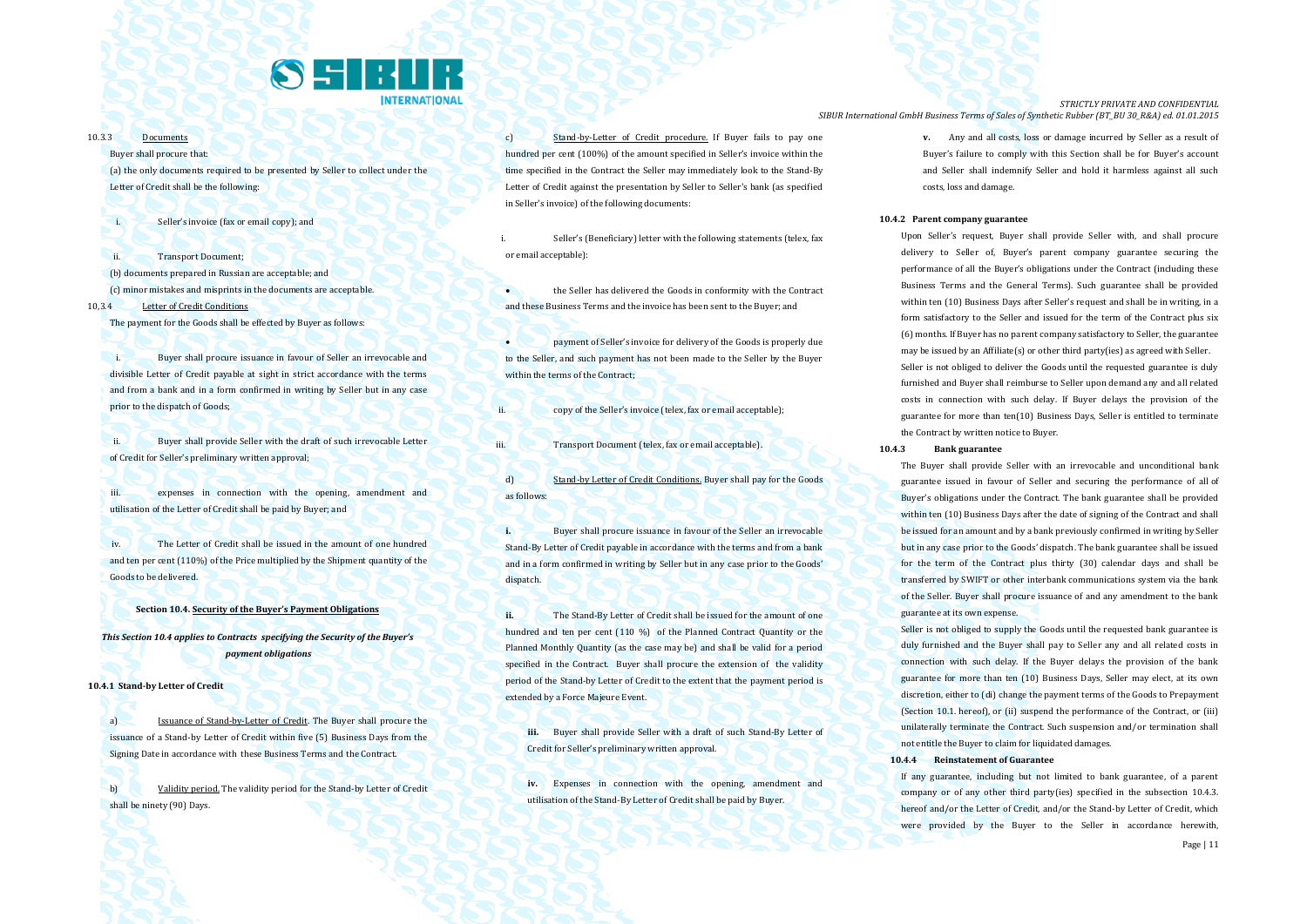

("Guarantees") ceases or threatens to cease to be effective and/or valid due to Sanctions, bankruptcy, insolvency, reorganization, liquidation, revocation of a licence or similar proceedings in respect of bank, parent company or any other third party(ies) specified in the subsection 10.4.2. hereof, and/or for any other reason, not related to the Seller, prior to the term herein stipulated, the Buyer shall procure the reissuance ofsuch Guarantee in compliance herewith, promptly but not later than ten (10) Days from the occurrence of any event indicated in this Section. Where Buyer fails to procure reinstatement of any Guarantee within the specified term, Seller is entitled upon written notice to Buyer to suspend performance of all and any obligations hereunder until the new Guarantee is provided, and/or cancel and/or resell or otherwise dispose of the Goods to any third party. Seller shall be not liable for such suspense of the obligation's(s') performance, and/or cancellation, and/or resale and any other disposal of the Goods. Buyer may not make any claims in connection with such acts of the Seller notwithstanding anything to the contrary herein and in the applicable Law

In any case the Buyer shall reimburse to the Seller within seven (7) days from receipt of a written demand all and any costs, charges, expenses and losses, including related to storage, transport, resale and disposal of the Goods, demurrage incurred by the Seller in connection with non-performance or improper performance of obligation for the Guarantee's/Guarantees' reissue by the Buyer.

## **PARAGRAPH XI RESPONSIBILITIES OF THE PARTIES**

#### 11.1. Delivery liquidated damages

a. For each full Week of delay in Seller's delivery ofs the Goods commencing thirty (30) Days after the latest date within the Shipment period as specified in the Contract, the Buyer shall be entitled to demand liquidated damages from the Seller for such delivery delay in the amount equal to 0.1% (one tenth of one per cent) of the Price for the late delivered Goods per Day, up to a maximum of 10% (ten per cent) of the Price for the late delivered Goods.

b. The Parties acknowledge and agree that in no event shall the Seller be considered to be in breach under the Contract due to any late delivery and the Buyer shall not be entitled to liquidated damages until the Seller is at least more than 30 (thirty) Days late under the terms and conditions specified in the Contract. The Seller shall not be liable to the Buyer in liquidated damages for delay caused by a Force Majeure Event, failure or default on the part of the

Buyer, or where the Seller is entitled to delay delivery pursuant to the terms of the Contract.

c. The Parties acknowledge and agree that in no event shall the Seller be considered to be in breach under the Contract due to any late delivery or non-delivery of the Goods and the Buyer shall not be entitled to claim any losses, or liquidated damages, or any other claims in case of the planned Manufacture production capacity repair; provided that the Seller shall notify the Buyer of such repair not later than one week prior to the month when the repair is planned. The Parties acknowledge and agree that Seller's notification of the repair is enough and sufficient evidence and confirmation of the planned repair

d. THE LIQUIDATED DAMAGES SET FORTH HEREUNDER TOGETHER WITH THE RIGHT OF TERMINATION SET OUT IN SECTION 12.3. HEREOF SHALL BE THE BUYER'S SOLE AND EXCLUSIVE REMEDIES FOR ANY LATE DELIVERY OF ANY GOODS OR PART THEREOF AND THE SELLER SHALL HAVE NO FURTHER LIABILITY WHATSOEVER, WHETHER IN CONTRACT, TORT (INCLUDING NEGLIGENCE OR STRICT LIABILITY).

11.2. Interest for late payment. In case the Buyer fails to comply with the terms of the payment set out in the Contract the Buyer shall pay to the Seller interest at the lesser of (i) one month LIBOR plus 4% (four per cent) per annum of the outstanding amount or (ii) the maximum allowed by applicable Law.

11.3. Suspension. If the conditions or terms of payment are breached by the Buyer the Seller may, at the Seller's option, either suspend delivery of the Goods to the Buyer or unilaterally terminate the Contract. Such suspension shall not constitute a delay for the purposes of liquidated damages.

11.4. Late acceptance. In the event that the Buyer fails or refuses to accept delivery of the Goods or any part thereof pending laytime (i.e. have not commenced the accepting and unloading/loading of the Goods as the case may be; or furnished the Seller with explanation of delay and further instructions as regards the Goods satisfactory for the Seller); provided that such Goods have been delivered in accordance with the terms of the Contract, without prejudice to the Seller's other rights under the Contract or the applicable Law, the Seller is entitled to pass the Goods to a proximate logistic company or keeper at the Buyer's risk and expense of which the Buyer shall be notified within reasonable time. The Seller is entitled to exercise its right hereunder irrespective of whether the title to the Goods has passed to the Buyer under the Contract or not. The quantities of the Goods passed confirmed by such a logistic company or

*STRICTLY PRIVATE AND CONFIDENTIAL SIBUR International GmbH Business Terms of Sales of Synthetic Rubber (BT\_BU 30\_R&A) ed. 01.01.2015*

> keeper shall be deemed as due confirmation of the quantities of the Goods delivered by the Seller; the term for quality claims for the Goods specified in Section 2.8, hereof shall commence as of the expiration of the laytime. The Seller shall be entitled to claim without limitation all and any transport and/or insurance cancellation costs, storage costs, additional transport costs, customs duties, demurrage and other similar or related costs and all expenses arising out of or in connection with such late acceptance from the Buyer till the moment when the Goods are taken by the Buyer.

11.5. The Seller's disposal rights. In the event that the Buyer (or the Buyer's authorized representative, or the Buyer's Carrier, etc.) fails or refuses to accept delivery of the Goods or any part thereof within 5 (five) Days of the due date mutually agreed by the Parties, entirely without prejudice to the Seller's other rights under the Contract or the applicable Law, the Seller shall at its sole discretion be entitled to sell the quantity of the Goods which were not taken by the Buyer. The Seller is entitled to exercise its right hereunder irrespective of whether the title to the Goods has passed to the Buyer under the Contract or not. The Seller is also entitled either (i) to demand the Buyer to reimburse all Seller's costs of sale including, without limitation, storage costs, additional transport costs, customs duties, and other similar or related reasonable costs and expenses together with any difference in the price obtained for the Goods when compared to the Price of the Goods set out in the Contract; or (ii) to deduct the amount of the received advance payment (applicable to the prepayment) for the damages incurred by the Seller as a result of such refusal; after calculating the damages the remaining part of the advance payment shall be either returned to the Buyer or offset against further Shipments.

#### 11.6. **Limitation of liabilities**

a. UNDER NO CIRCUMSTANCES SHALL EITHER PARTY BE LIABLE WHETHER IN THE CONTRACT, IN TORT (INCLUDING GROSS NEGLIGENCE) UNDER ANY WARRANTY OR OTHERWISE, FOR ANY INDIRECT, SPECIAL, INCIDENTAL OR CONSEQUENTIAL DAMAGES OR FOR EXEMPLARY OR PUNITIVE LOSSES OR DAMAGES, OR ANY LOSS OF PROFITS (SAVE IN RELATION TO SELLER'S LOSS OF PROFIT ARISING FROM THE BUYER'S FAILURE OR REFUSAL TO TAKE OR ACCEPT DELIVERY OF THE GOODS OR ANY PART THEREOF CONTRARY TO THE TERMS OF THE CONTRACT) OR REVENUES, OR ANY COST OF LABOR, RESULTING FROM OR ARISING OUT OF OR IN CONNECTION WITH THE GOODS OR SELLER'S PERFORMANCE UNDER. OR BREACH OF, THE CONTRACT, EVEN IF THE PARTIES HAVE BEEN ADVISED OF THE POSSIBILITY OF SUCH DAMAGES. EACH PARTY SHALL UNDERTAKE ITS BEST EFFORTS TO MITIGATE ITS LOSSES.

Page | 12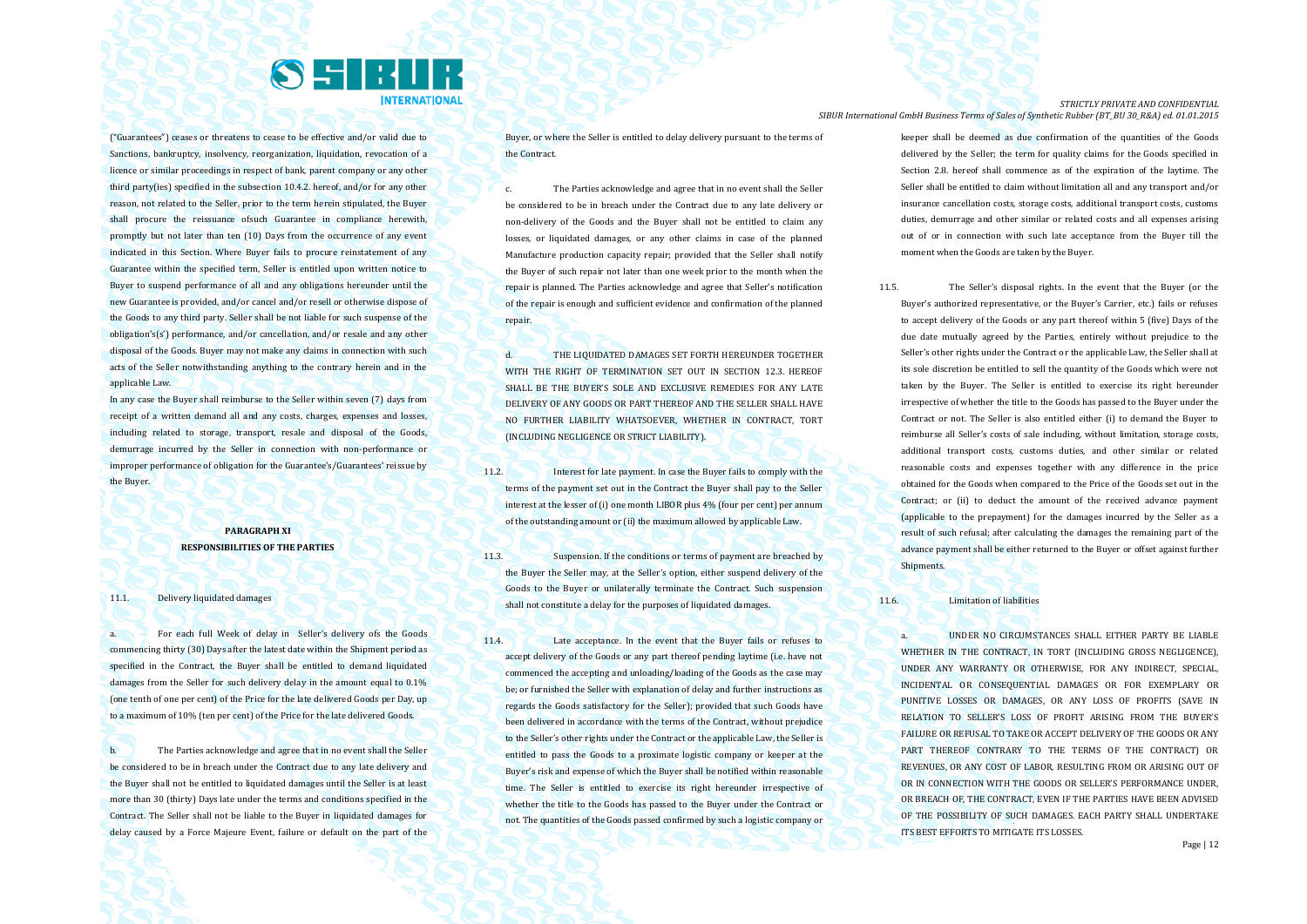## SSRIB **INTERNATIONAL**

b. FOR THE AVOIDANCE OF DOUBT, EITHER PARTY MAY SEEK TO RECOVER FROM THE DEFAULTING PARTY ANY ACTUAL DIRECT DAMAGES INCURRED AS A RESULT OF THE DEFAULTING PARTY'S BREACH OF CONTRACT (INCLUDING, BUT NOT LIMITED TO, REASONABLE ATTORNEYS' FEES AND COSTS); PROVIDED, HOWEVER, THAT NOTWITHSTANDING ANYTHING CONTAINED HEREIN, TO THE FULL EXTENT PERMITTED BY APPLICABLE LAW, IN NO EVENT SHALL THE SELLER'S LIABILITY IN CONNECTION WITH THE GOODS OR THE CONTRACT EXCEED THE TOTAL GOODS VALUE (INCLUDING, BUT NOT LIMITED TO TRANSPORTATION COSTS, STORAGE COSTS, ETC.) PAID TO THE SELLER BY THE BUYER FOR THE GOODS.

c. UNDER NO CIRCUMSTANCES SHALL THE SELLER BE LIABLE FOR THE BUYER'S LOSS OF PROFIT, NON RECEIPT OF REVENUE, BUSINESS INTERRUPTIONS, THE SUSPENSION OF COMMERCIAL ACTIVITIES, OR FOR ANY INDIRECT LOSS IRRESPECTIVE OF ITS CHARACTER AND REASON.

d. BOTH PARTIES ACKNOWLEDGE AND AGREE THAT THE EXCLUSIVE REMEDIES AND LIMITATIONS OF LIABILITIES SET FORTH HEREIN WERE BARGAINED FOR ON AN EQUAL FOOTING AND ARE CONDITIONS OF THE CONTRACT.

e. NOTHING IN THE CONTRACT SHALL LIMIT OR EXCLUDE THE LIABILITY OF EITHER PARTY FOR DEATH OR PERSONAL INJURY RESULTING FROM ITS NEGLIGENCE OR FOR FRAUDULENT MISREPRESENTATION.

f. Adverse Weather. The Parties shall not be liable for delay caused by adverse weather. Notwithstanding the customary rules at the Place of Destination the Parties agree to evenly split losses caused by the adverse weather conditions and beyond the insurance coverage or other compensation from third parties.

#### **PARAGRAPH XII DURATION**

12.1. The Contract shall come into effect on the Signing Date and, subject to observance of Sections 12.2-.12.3. hereof shall continue in force until all obligations have been fulfilled (unless earlier terminated hereunder or the Parties agreed otherwise in writing) and in the part of payments – until such time that same are made in full.

12.2. Buyer's default

a) The Seller may, at its sole discretion and in addition to any other legal remedies it may have, upon giving written notice to the Buyer suspend all deliveries under the Contract and/or unilaterally terminate the Contract where:

the Buyer is in breach of any condition of the Contract;

- delivery or unloading of the Goods is delayed due to any cause(s) attributable to the Buyer and such delay is not excused by any other provision of the Contract;
- iii. loading or unloading of the Goods is delayed by more than 10 (ten) hours after the NOR has been tendered due to reasons attributable to the Buyer;
- iv. the Buyer or its parent company commences, or becomes the subject of, any bankruptcy, insolvency, reorganization, administration, liquidation or similar proceeding or is in the Seller's reasonable opinion expected to be unable or unwilling to pay its debts as the same become due;
- the Buyer or its parent company ceases or threatens to cease to function as a going concern or conduct its operations in the normal course of business;
- vi. a creditor attaches or takes possession of all or a substantial part of the assets of the Buyer or its parent company; or
- vii. if applicable, the Buyer delays the provision of the parent company guarantee or other security of its obligations as provided in the Contract for more than 10 (ten) Business Days.

b) Where the Seller suspends delivery of the Goods due to any of the events referred to under the Section 12.2. a) hereof, the Seller may, so long as such event is continuing, at any time unilaterally terminate the entire Contract.

c) Where, pursuant to the provisions of Section 12.2. hereof, the Seller, under the Contract providing for multiple Shipments, temporarily suspends the delivery of the Shipment and then decides to resume delivery of

*STRICTLY PRIVATE AND CONFIDENTIAL SIBUR International GmbH Business Terms of Sales of Synthetic Rubber (BT\_BU 30\_R&A) ed. 01.01.2015*

> the Shipments under the Contract, the Seller may cancel the suspended delivery of Shipment and shall be under no obligation to make up for any quantity of the Goods that would have been delivered to the Buyer but for such suspension.

> d) Where the Contract provides for multiple Shipments then the rights given to the Seller in the Section 12.2. hereof, apply to all such Shipments where the Seller is allowed to terminate in respect of one Shipment, then it is entitled to terminate all the remaining Shipments.

> e) Any termination of the Contract by the Seller shall be without prejudice to the rights and obligations of each Party as accrued on the date of termination.

12.3. Seller's default

a) The Buyer may at its sole discretion, and in addition to any other legal remedies it may have, upon giving notice to the Seller terminate the Contract, where the Seller, for any reason whatsoever, is in a material breach of any conditions of the Contract.

b) In relation to multiple Shipments under the Contract, the Buyer's right to terminate under this Section 12.3. hereof or otherwise, only applies to the Shipment in respect of which the Seller is in breach and not to future Shipments.

c) Any termination of the Contract by the Buyer shall be without prejudice to the rights and obligations of each Party as accrued at the date of termination.

12.4. In the event of termination of the Contract by either Party pursuant to the provisions of Section 12.2. or Section 12.3. hereof then, save where the Buyer has terminated only part of a multiple Shipments under the Contract, and in addition to any direct losses arising from the default or breach, the Party so terminating shall be entitled to claim damages from the Party in default as if the Party in default had failed to deliver or failed to accept, as the case may be, such quantity of the Goods as remained to be delivered under the Contract at the date of termination.